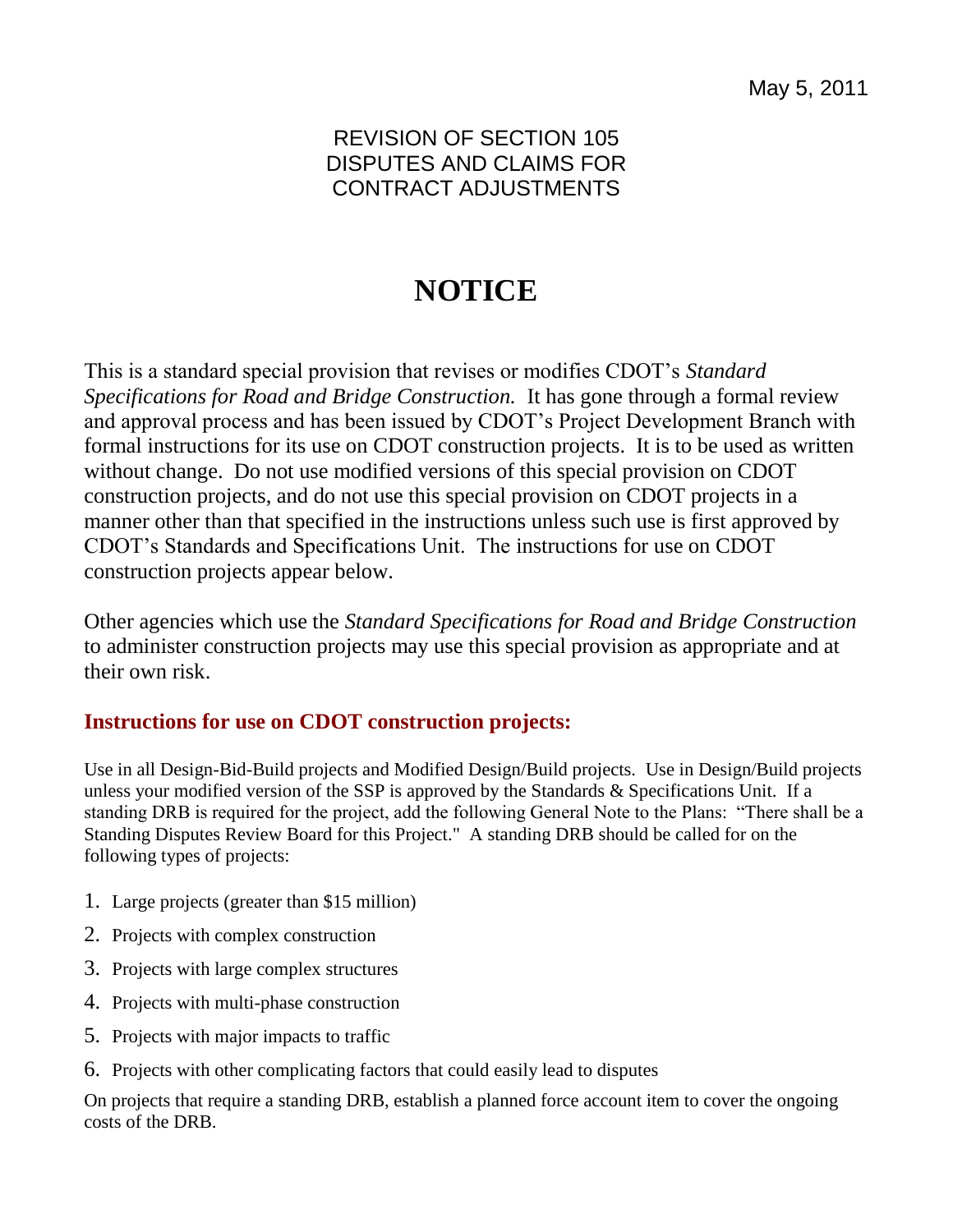Section 105 of the Standard Specifications is hereby revised for this project as follows:

In subsection 105.22 delete the fourth, fifth, sixth, seventh, and eighth paragraphs and replace them with the following:

If CDOT does not respond within the specified timelines, the Contractor may advance the dispute to the next level.

When the Project Engineer is a Consultant Project Engineer, actions, decisions, and determinations specified herein as made by the Project Engineer shall be made by the Resident Engineer.

The dispute resolution process set forth in this subsection shall be exhausted in its entirety prior to initiation of litigation or arbitration. Failure to comply with the requirements set forth in this subsection shall bar either party from any further administrative, equitable, or legal remedy. If a deadline is missed that does not prejudice either party, further relief shall be allowed.

All disputes and claims shall be submitted within 30 days of the date of the certified letter submitting the CDOT Form 96, *Contractor Acceptance of Final Estimate,* to the Contractor. Failure to submit a dispute or claim within this time period releases the State of Colorado from all disputes and claims for which notice has not already been submitted in accordance with the Contract.

All disputes and claims seeking damages calculated on a Total Cost or Modified Total Cost basis will not be considered unless the party asserting such damages establishes all the legal requirements therefore.

Delete subsection 105.22(a) and (b) and replace them with the following:

(a) *Document Retention*. The Contractor shall keep full and complete records of the costs and additional time incurred for each dispute for a period of at least three years after the date of final payment or until dispute is resolved, whichever is more. The Contractor, subcontractors, and lower tier subcontractors shall provide adequate facilities, acceptable to the Engineer, for an audit during normal business hours. The Contractor shall permit the Engineer or Department auditor to examine and copy those records and all other records required by the Engineer to determine the facts or contentions involved in the dispute. The Contractor shall identify and segregate any documents or information that the Contractor considers particularly sensitive, such as confidential or proprietary information.

Throughout the dispute, the Contractor and the Project Engineer shall keep complete daily records of extra costs and time incurred, in accordance with the following procedures:

- 1. Daily records shall identify each operation affected, the specific locations where work is affected, and the potential effect to the project's schedule. Such records shall also reflect all labor, material, and equipment applicable to the affected operations.
- 2. On the first work day of each week following the date of the written notice of dispute, the Contractor shall provide the Project Engineer with the daily records for the proceeding week. If the Contractor's records indicate costs greater than those kept by the Department, the Project Engineer will meet with the Contractor and present his records to the Contractor at the meeting. The Contractor shall notify the Engineer in writing within three work days of any inaccuracies noted in, or disagreements with, the Department's records.
- (b) *Initial Dispute Resolution Process*. To initiate the dispute resolution process the Contractor shall provide a written notice of dispute to the Project Engineer upon the failure of the Parties to resolve the issue through negotiation. Disputes will not be considered unless the Contractor has first complied with specified issue resolution processes such as those specified in subsections 104.02, 106.05, 108.07(a), and 108.07(d).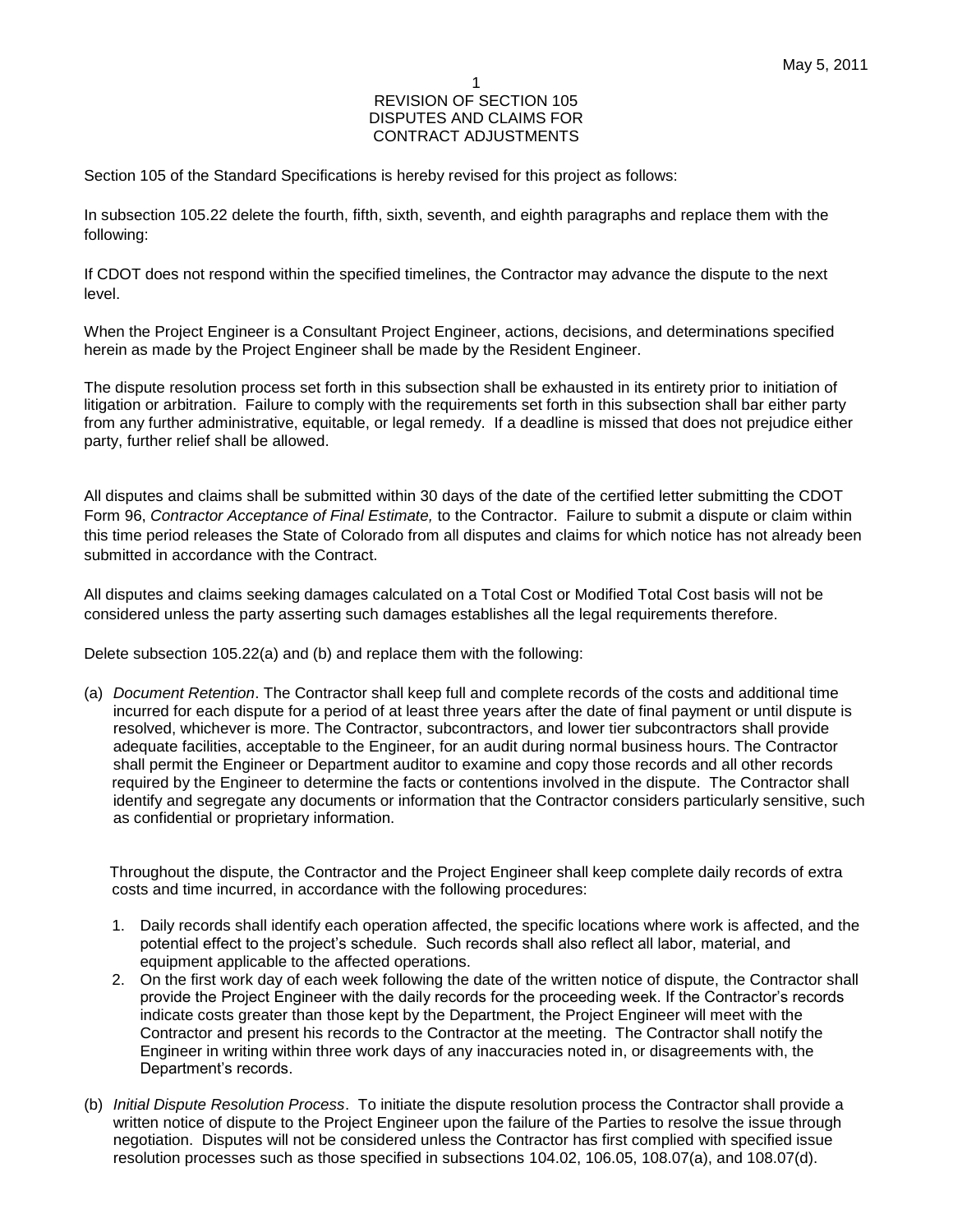The Contractor shall supplement the written notice of dispute within 15 days with a written Request for Equitable Adjustment (REA) providing the following:

- (1) The date of the dispute
- (2) The nature of the circumstances which caused the dispute
- (3) A statement explaining in detail the specific provisions of the Contract and any basis, legal or factual, which support the dispute.
- (4) If any, the estimated quantum, calculated in accordance with methods set forth in Subsection 105.24(b)12., of the dispute with supporting documentation
- (5) An analysis of the progress schedule showing the schedule change or disruption if the Contractor is asserting a schedule change or disruption.

The Contractor shall submit as much information on the quantum and impacts to the Contract time as is reasonably available with the REA and then supplement the REA as additional information becomes available. If the dispute escalates to the DRB process the DRB shall not hear any issue or consider any information that was not contained in the Request for Equitable Adjustment and fully submitted to the Project Engineer and Resident Engineer during the 105.22 process.

In subsection 105.23(b) delete items 3 and 4 and replace them with the following:

- 3. If the dispute has a value over \$250,000, the On Demand DRB shall have three members. The Contractor and CDOT shall each select a member and those two members shall select a third. Once the third member is approved the three members will nominate one of them to be the Chair and execute the agreement within 45 days of initiating the DRB process.
- 4. The Standing DRB shall always have three members. The Contractor and CDOT shall each select a member and those two members shall select a third member. Once the third member is approved the three members will nominate one of them to be the Chair.. The Contractor and CDOT shall submit their proposed Standing DRB members within 5 days of execution of the Contract. The third member shall be selected within 15 days of execution of the Contract. Prior to construction starting the parties shall execute the Three Party Agreement. The CDOT Project Engineer will be responsible for executing the agreement. The Project Engineer will invite the Standing DRB members to the Preconstruction and any Partnering conferences.

In subsection 105.23(d) delete item 1 and replace it with the following:

1. Contact the Contractor and the DRB to coordinate an acceptable hearing date and time. The hearing shall be held at the Resident Engineer's office unless an alternative location is agreed to by both parties. Unless otherwise agreed to by both parties the DRB hearing will be held within 30 days after the DRB agreement is signed by the CDOT Chief Engineer.

Delete subsection 105.23(e) and replace it with the following:

- (e) *Pre-Hearing Submittal*: At least fifteen days prior to the hearing, CDOT and the Contractor shall submit by email to the DRB Chairperson their parties pre-hearing position paper. The DRB Chairperson shall simultaneously distribute by e-mail the pre-hearing position papers to all parties and other DRB members, if any. At the same time, each party shall submit a copy of all its supporting documents to be used at the hearing to all DRB Members and the other party unless the parties have agreed to a common set of documents as discussed in #2 below. In this case, CDOT shall submit the common set of documents to the Board and the Contractor. The pre-hearing position paper shall contain the following:
	- 1. A joint statement of the dispute, and the scope of the desired decision. The joint statement shall summarize in a few sentences the nature of the dispute. If the parties are unable to agree on the wording of the joint statement, each party's position paper shall contain both statements, and identify the party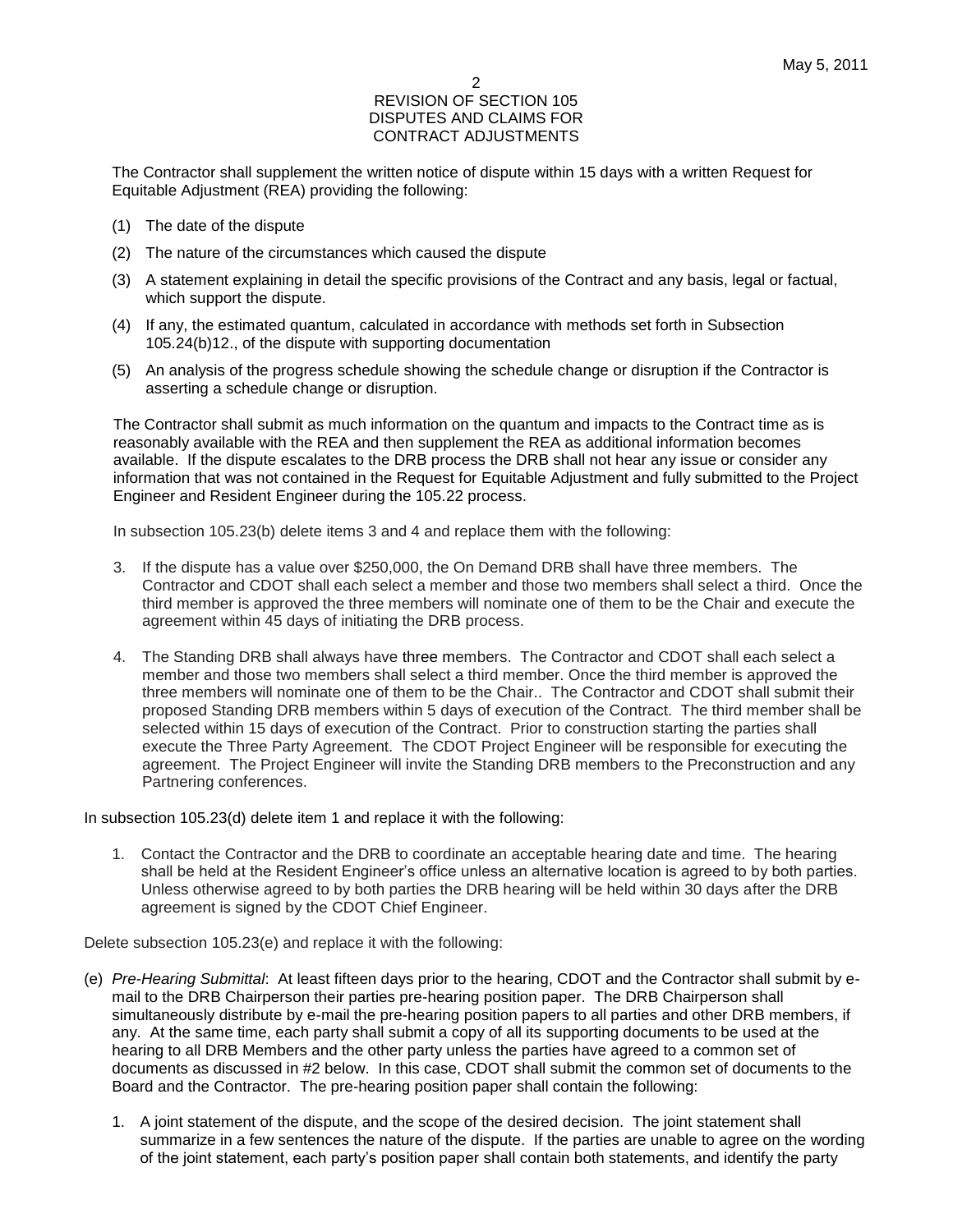authoring each statement. The parties shall agree upon a joint statement at least 20 days prior to the hearing and submit it to the DRB or each party's independent statement shall be submitted to the DRB and the other party at least 20 days prior to the hearing.

- 2. The basis and justification for the party's position, with reference to specific contract language and other supporting documents for each element of the dispute. To minimize duplication and repetitiveness, the parties may identify a common set of documents that will be referred to by both parties and submit them in a separate package to the DRB. The engineer will provide a hard copy of the project plans and Project and Standard Special Provisions, if necessary, to the DRB. Other standard CDOT documents such as Standard Specifications and M&S Standards are available on the CDOT website.
	- (1) If any party contends that they are not necessary to the proceedings, the DRB shall determine that issue in the first instance. Should the DRB determine that a dispute does not involve a party, that party shall be relieved from participating in the DRB hearing and paying any further DRB costs.
	- (2) When the scope of the hearing includes quantum, the requesting party's position paper shall include full cost details, calculated in accordance with methods set forth in subsection 105.24(b)12. The Scope of the hearing will not include quantum if CDOT has ordered an audit and that audit has not been completed.
- 3. A list of proposed attendees at the hearing. In the event of any disagreement, the DRB shall make the final determination as to who attends the hearing.
- 4. A list of any intended experts including their qualifications and a summary of what their presentation will include and an estimate of the length of the presentation.

The number of copies, distribution requirements, and time for submittal shall be established by the DRB and communicated to the parties by the Chairperson.

A pre-hearing phone conference with all DRB members and the parties shall be conducted as soon as a hearing date is established but no later than 10 days prior to the hearing. The DRB Chairperson shall explain the specifics of how the hearing will be conducted including how the two parties will present their information to the DRB (Ex: Each party makes a full presentation of their position or presentations will be made on a "point by point" basis with each party making a presentation only on an individual dispute issue before moving onto to the next issue). If the pre-hearing position papers and documents have been received by the Board prior to the conference call, the DRB Chairperson shall at this conference discuss the estimated hours of review and research activities for this dispute (such as time spent evaluating and preparing recommendations on specific issues presented to the DRB). If the pre-hearing position papers and documents have not been received by the Board prior to the conference call, another conference call will be scheduled during the initial conference call to discuss the estimated hours of review. Compensation for time agreed to in advance by the parties will be made at an agreed rate of \$125 per hour in accordance with subsection 105.23 (k) 2. Compensation for the phone conference time will also be made at an agreed to rate of \$125 per hour in accordance with subsection 105.23 (k) 2. The Engineer shall coordinate the phone conference.

In subsection 105.23(f) delete items 2 and 3 and replace them with the following:

- 2. The party that requested the DRB presents the dispute in detail as supported by previously submitted information and documentation in the pre-hearing position paper. No new information or disputes will be heard or addressed by the DRB.
- 3. The other party presents its position in detail as supported by previously submitted information and documentation in the pre-hearing position paper. No new information or disputes will be heard or addressed by the DRB.

In subsection 105.23(f) delete item 9 and replace it with the following: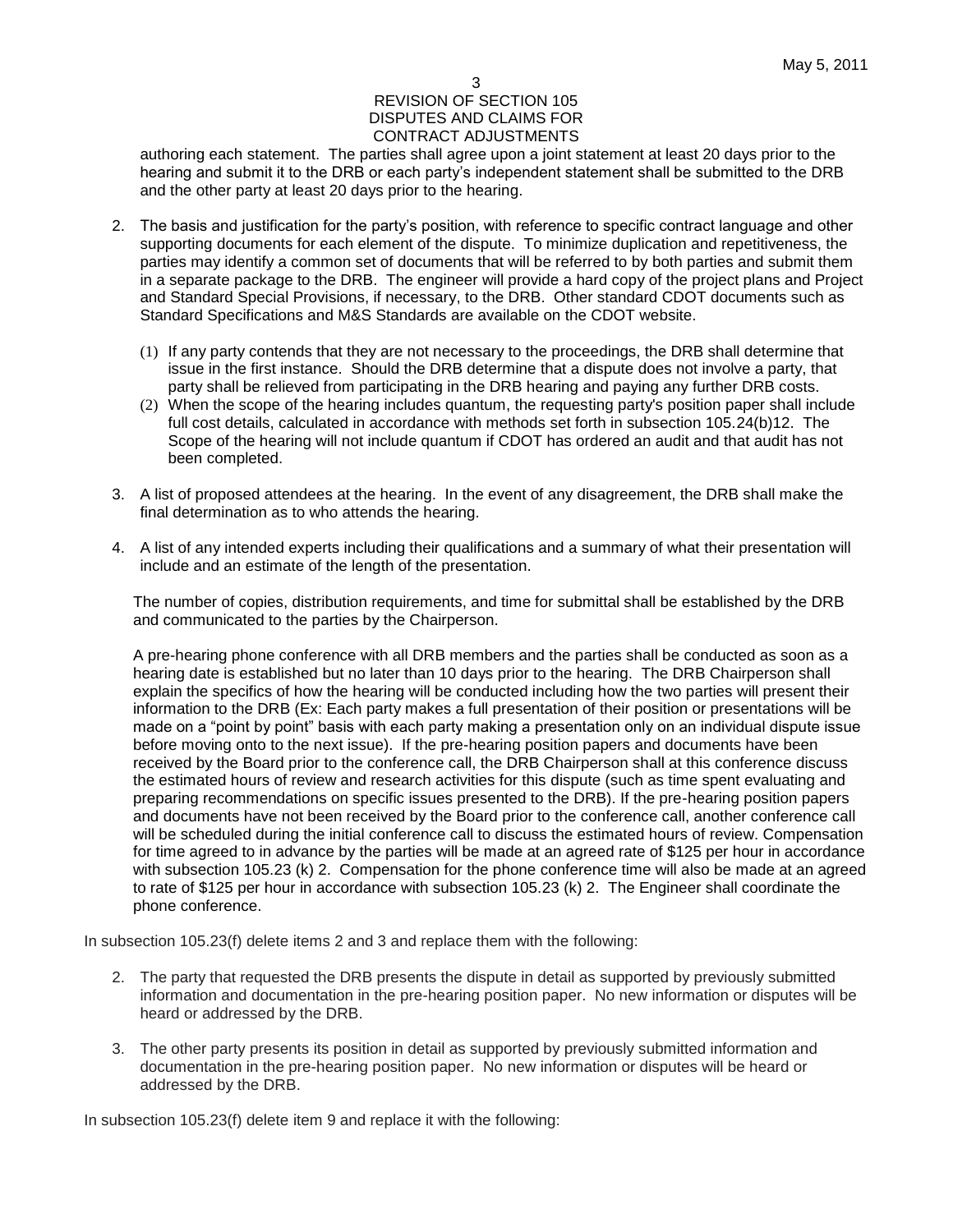, , ,

,

#### 4 REVISION OF SECTION 105 DISPUTES AND CLAIMS FOR CONTRACT ADJUSTMENTS

9. The DRB shall hear only those disputes identified in the written request for the DRB and the information contained in the pre-hearing submittals. The board shall not hear or address other disputes. If either party attempts to discuss a dispute other than those to be heard by the DRB or attempts to submit new information, the chairperson shall inform such party that the board shall not hear the issue and shall not accept any additional information. The DRB shall not hear any issue or consider any information that was not contained in the Request for Equitable Adjustment and fully submitted to the Project Engineer and Resident Engineer during the 105.22 process.

Subsection 105.23(i) shall include the following as the fourth paragraph:

If either party fails to submit its written acceptance or rejection of the Dispute Board's recommendation, according to these specifications, such failure shall constitute that party's acceptance of the Board's recommendation.

In subsection105.23 (l) delete the third party agreement and replace it with the following:

<u>, and the contract of the contract of the contract of the contract of the contract of the contract of the con</u>

## DISPUTE REVIEW BOARD THREE PARTY AGREEMENT COLORADO PROJECT NO.

THIS THREE PARTY AGREEMENT, made as of the date signed by the Chief Engineer below, by and between: the Colorado Department of Transportation, hereinafter called the "Department"; and

hereinafter called the "Contractor"; and

and

hereinafter called the "Dispute Review Board" or "Board".

WHEREAS, the Department is now engaged in the construction of the [Project Name]

and

WHEREAS, the Contract provides for the establishment of a Board in accordance with subsections 105.22 and 105.23 of the specifications.

NOW, THEREFORE, it is hereby agreed:

## ARTICLE I DESCRIPTION OF WORK AND SERVICES

The Department and the Contractor shall form a Board in accordance with this agreement and the provisions of subsection 105.23.

> ARTICLE II COMMITMENT ON PART OF THE PARTIES HERETO

The parties hereto shall faithfully fulfill the requirements of subsection 105.23 and the requirements of this agreement.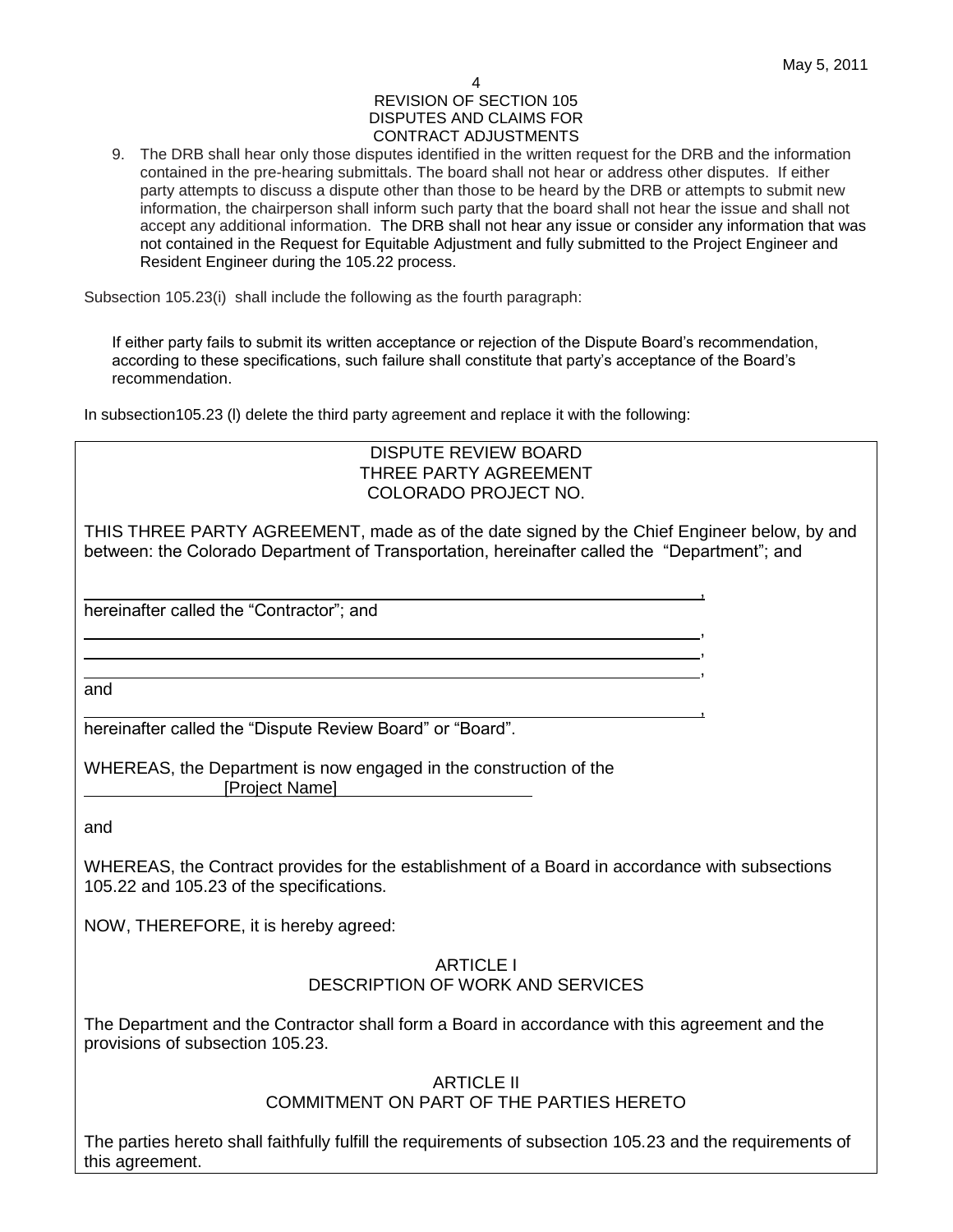## ARTICLE III **COMPENSATION**

The parties shall share equally in the cost of the Board, including general administrative costs (meeting space and facilities, secretarial services, telephone, mail, reproduction, filing) and the member's individual fees. Reimbursement of the Contractor's share of the Board expenses for any reason is prohibited.

The Contractor shall make all payments in full to Board members. The Contractor will submit to the Department an itemized statement for all such payments, and the Department will split the cost by including 50 percent payment on the next progress payment. The Contractor and the Department will agree to accept invoiced costs prior to payment by the Contractor.

## DISPUTE REVIEW BOARD THREE PARTY AGREEMENT PAGE 2 COLORADO PROJECT NO.

Board members shall keep all fee records pertaining to this agreement available for inspection by representatives of the Department and the Contractor for a period of three years after the termination of the Board members' services.

Payment to each Board member shall be at the fee rates established in subsection 105.23 and agreed to by each Board member, the Contractor, and the Department. In addition, reimbursement will be made for applicable expenses.

Each Board member shall submit an invoice to the Contractor for fees incurred each month following a month in which the members participated in Board functions. Such invoices shall be in the format established by the Contractor and the Department.

Payments shall be made to each Board member within 60 days after the Contractor and Department have received all the applicable billing data and verified the data submitted by that member. The Contractor shall make payment to the Board member within seven calendar days of receipt of payment from the Department.

## ARTICLE IV ASSIGNMENT

Board members shall not assign any of the work to be performed by them under this agreement. Board members shall disclose any conflicts of interest including but not limited to any dealings with the either party in the previous five years other than serving as a Board member under other contracts.

## **ARTICLE V**

## COMMENCEMENT AND TERMINATION OF SERVICES

The commencement of the services of the Board shall be in accordance with subsection 105.23 of the specifications and shall continue until all assigned disputes under the Contract which may require the Board's services have been heard and a Recommendation has been issued by the Board as specified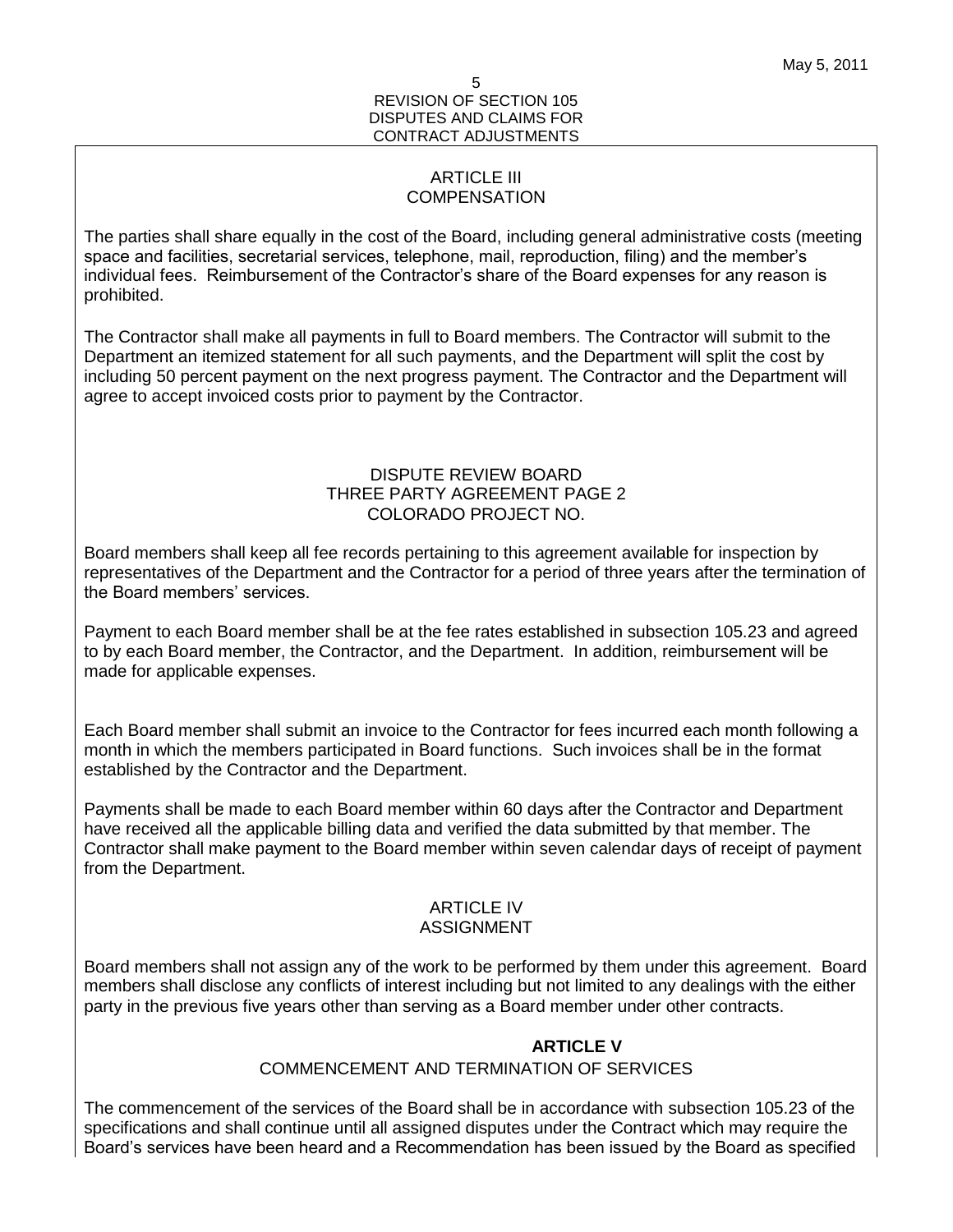in subsection 105.23. If a Board member is unable to fulfill his responsibilities for reasons specified in subsection 105.23(b)7, he shall be replaced as provided therein, and the Board shall fulfill its responsibilities as though there had been no change.

## ARTICLE VI LEGAL RELATIONS

The parties hereto mutually agree that each Board member in performance of his duties on the Board is acting as an independent contractor and not as an employee of either the Department or the Contractor. Board members will guard their independence and avoid any communication about the substance of the dispute without both parties being present.

The Board members are absolved of any personal liability arising from the Recommendations of the Board. The parties agree that members of the dispute review board panel are acting as mediators for purposes of C.R.S. § 13-22-302(4) and, as such, the liability of any dispute review board member shall be limited to willful and wanton misconduct as provided for in C.R.S. § 13-22-305(6)

## DISPUTE REVIEW BOARD THREE PARTY AGREEMENT PAGE 3 COLORADO PROJECT NO.

IN WITNESS HEREOF, the parties hereto have caused this agreement to be executed the day and year first written above.

| BY:                                   |             |  |
|---------------------------------------|-------------|--|
|                                       |             |  |
|                                       |             |  |
|                                       |             |  |
| BY:                                   |             |  |
| TITLE:                                |             |  |
| COLORADO DEPARTMENT OF TRANSPORTATION |             |  |
|                                       | Date: 1997. |  |
| <b>TITLE: CHIEF ENGINEER</b>          |             |  |
|                                       |             |  |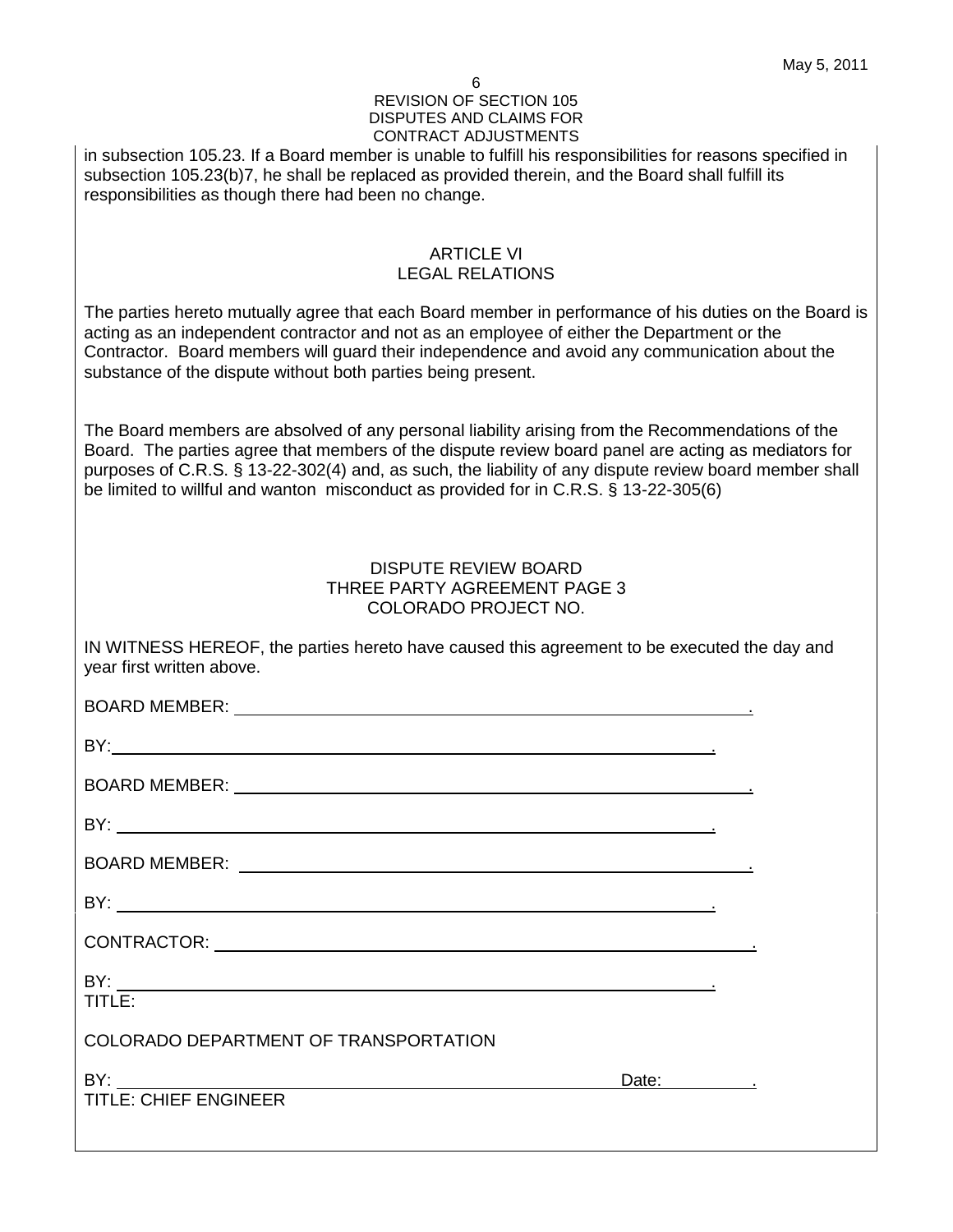In subsection 105.24 (b) 12, delete A and replace with the following:

- A. These categories represent the only costs that are recoverable by the Contractor. All other costs or categories of costs are not recoverable:
	- (1) Actual wages and benefits, including FICA, paid for additional labor not otherwise included in (5) below
	- (2) Costs for additional bond, insurance and tax
	- (3) Increased costs for materials
	- (4) Equipment costs calculated in accordance with subsection 109.04(c) for Contractor owned equipment and based on certified invoice costs for rented equipment
	- (5) Costs of extended job site overhead
	- (6) Costs of salaried employees not otherwise included in (1) or (5) above incurred as a direct result of the dispute or claim
	- (7) Claims from subcontractors and suppliers at any level (the same level of detail as specified herein is required for all such claims)
	- (8) An additional 16 percent will be added to the total of items (1) through (7) as compensation for items for which no specific allowance is provided, including profit and home office overhead.
	- (9) Interest shall be paid in accordance with CRS 5-12-102 beginning from the date of the Notice of Intent to File Claim

In subsection 105.24(c) delete the first sentence and replace it with the following:

An audit may be performed by the Department for any dispute or claim, and is mandatory for all disputes and claims with amounts greater than \$250,000.

Subsection 105.24 shall include the following:

## **AMERICAN ARBITRATION ASSOCIATION CONSTRUCTION INDUSTRY ARBITRATION RULES MODIFIED FOR USE WITH CDOT SPECIFICATION SUBSECTION 105.24**

## **REGULAR TRACK PROCEDURES**

#### **R-1. Agreement of Parties**

(a) The parties shall be deemed to have made these rules a part of their Contract. These rules and any amendments shall apply in the form in effect at the time the administrative requirements are met for a demand

for arbitration. The parties, by written agreement, may vary the procedures set forth in these rules. After appointment of the arbitrator, such modifications may be made only with the consent of the arbitrator.

- (b) Unless the parties determine otherwise, the Fast Track Procedures shall apply in any case in which aggregate claims do not exceed \$75,000, exclusive of interest and arbitration fees and costs. Parties may also agree to use these procedures in larger cases. Unless the parties agree otherwise, these procedures will not apply in cases involving more than two parties except for pass-through claims. The Fast Track Procedures shall be applied as described in Sections F-1 through F-13 of these rules, in addition to any other portion of these rules that is not in conflict with the Fast Track Procedures.
- (c) Unless the parties agree otherwise, the Procedures for Large, Complex Construction Disputes shall apply to all cases in which the disclosed aggregate claims of any party is at least \$500,000, exclusive of claimed interest, arbitration fees and costs. Parties may also agree to use these procedures in cases involving claims under \$500,000, or in nonmonetary cases. The Procedures for Large, Complex Construction Disputes shall be applied as described in Sections L-1 through L-4 of these rules, in addition to any other portion of these rules that is not in conflict with the Procedures for Large, Complex Construction Disputes.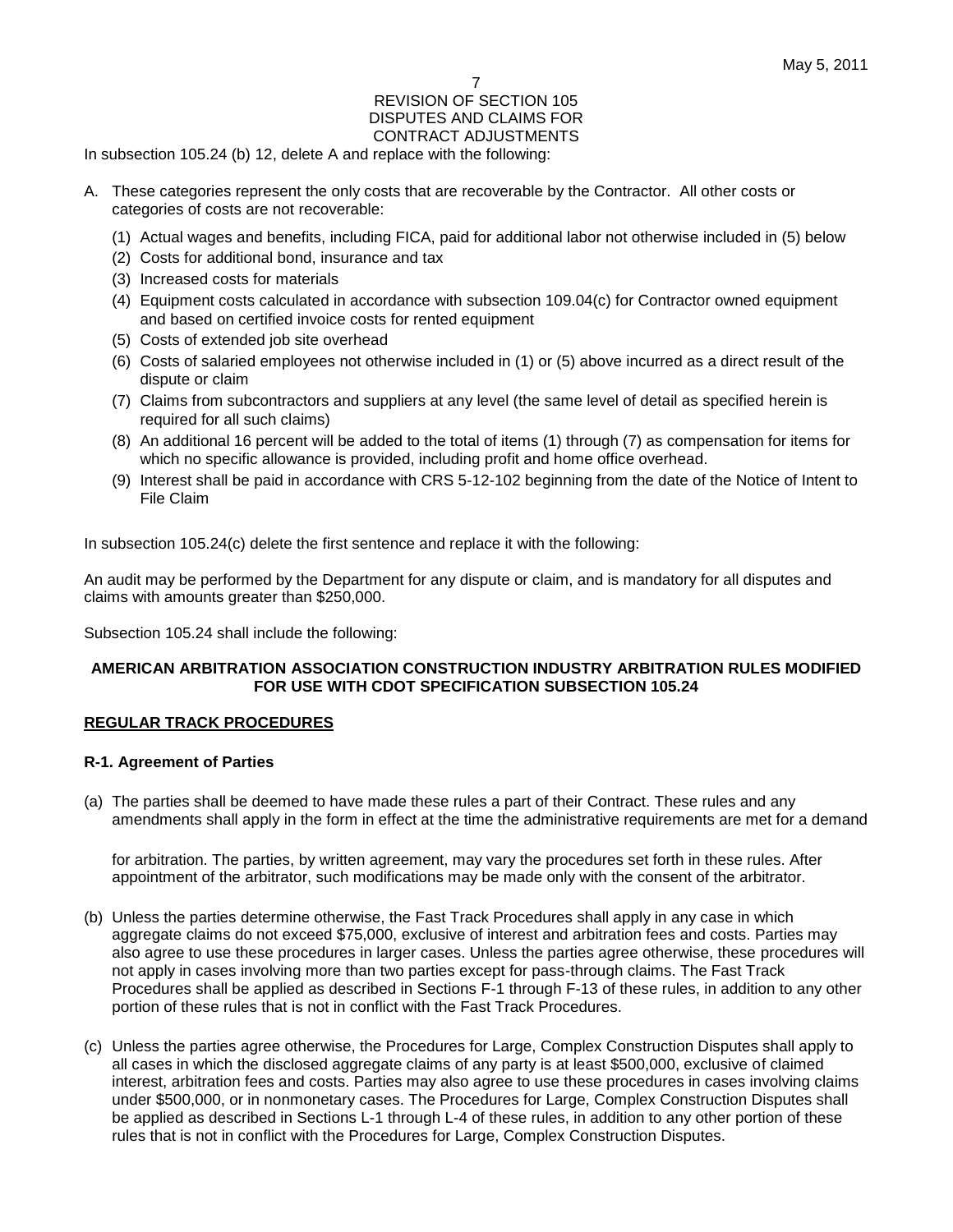(d) All other cases shall be administered in accordance with Sections R-1 through R-45 of these rules.

## **R-2. Independent Arbitration Provider and Delegation of Duties**

When parties agree to arbitrate under these rules, or when they provide for arbitration by an independent thirdparty (Arbitration Provider) and an arbitration is initiated under these rules, they thereby authorize the Arbitration Provider to administer the arbitration. The authority and duties of the Arbitration Provider are prescribed in the parties' Contract and in these rules, and may be carried out through such of the Arbitration Provider's representatives as it may direct. The Arbitration Provider will assign the administration of an arbitration to its Denver office

#### **R-3. Initiation of Arbitration**

Arbitration shall be initiated in the following manner.

- (a) The Contractor shall, within 30 days after the Chief Engineer issues a decision, submit to the Chief Engineer written notice of its intention to arbitrate (the "demand"). The demand shall indicate the appropriate qualifications for the arbitrator(s) to be appointed to hear the arbitration.
- (b) CDOT may file an answering statement with the Contractor within 15 days after receiving the demand. If a counterclaim is asserted, it shall contain a statement setting forth the nature of the counterclaim, the amount involved, if any, and the remedy sought.
- (c) The Chief Engineer shall retain an Arbitration Provider, such as the American Arbitration Association, which will administer an arbitration pursuant to these Rules, except to the extent that such rules conflict with the specifications, in which case the specifications shall control.
- (d) The Arbitration Provider shall confirm its retention to the parties.

#### **R-4. Consolidation or Joinder**

If the parties' agreement or the law provides for consolidation or joinder of related arbitrations, all involved parties will endeavor to agree on a process to effectuate the consolidation or joinder.

If they are unable to agree, the Arbitration Provider shall directly appoint a single arbitrator for the limited purpose of deciding whether related arbitrations should be consolidated or joined and, if so, establishing a fair and appropriate process for consolidation or joinder. The Arbitration Provider may take reasonable administrative action to accomplish the consolidation or joinder as directed by the arbitrator.

#### **R-5. Appointment of Arbitrator**

An arbitrator shall be appointed in the following manner:

- (a) Immediately after the Arbitration Provider is retained, the Arbitration Provider shall send simultaneously to each party to the dispute an identical list of 10 names of potential arbitrators. The parties are encouraged to agree to an arbitrator from the submitted list and to advise the AAA of their agreement. Absent agreement of the parties, the arbitrator shall not have served as the mediator in the mediation phase of the instant proceeding.
- (b) If the parties cannot agree to arbitrator(s), each party to the dispute shall have 15 calendar days from the transmittal date in which to strike names objected to, number the remaining names in order of preference, and return the list to the Arbitration Provider. If a party does not return the list within the time specified, all persons named therein shall be deemed acceptable. From among the persons who have been approved on both lists,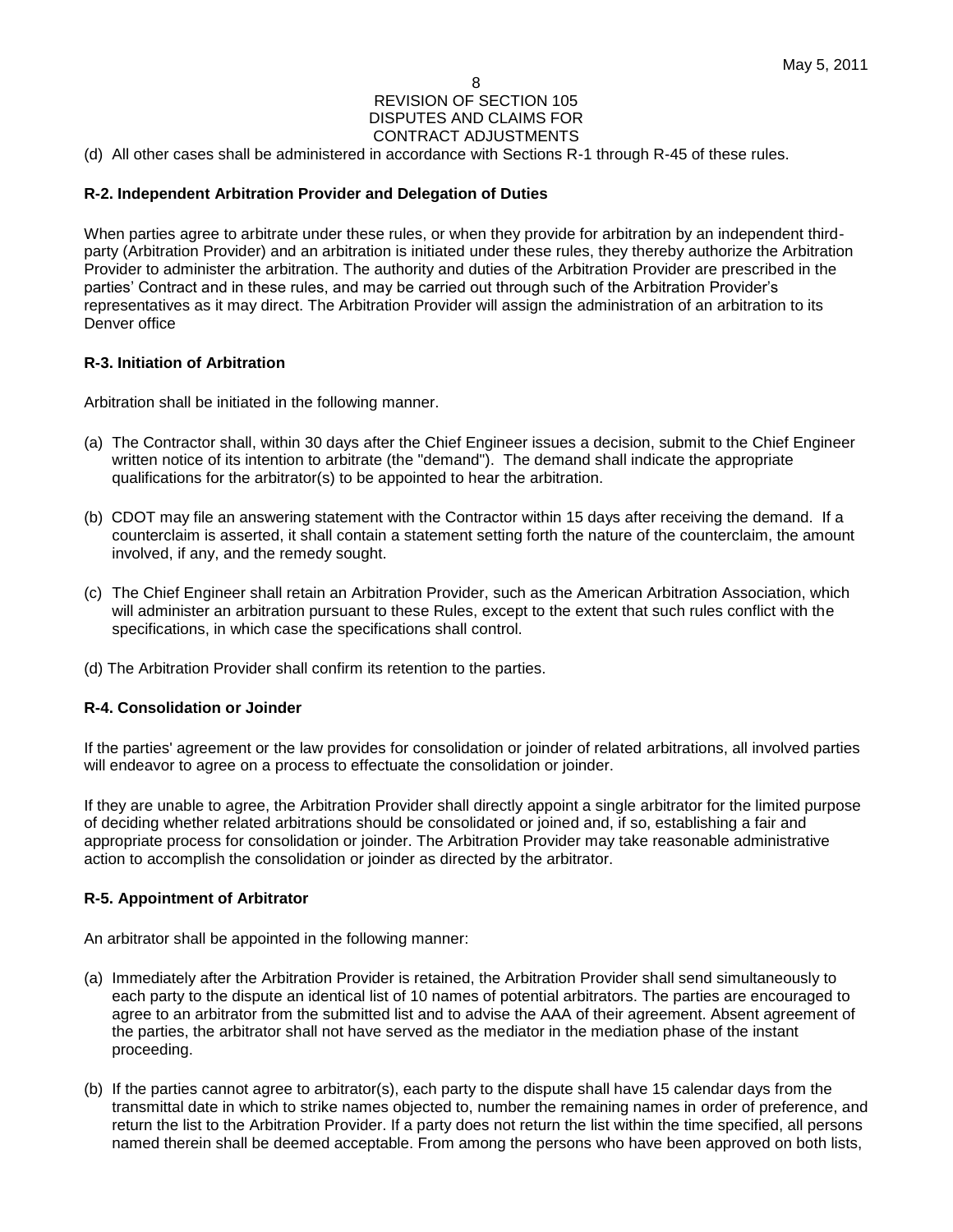and in accordance with the designated order of mutual preference, the Arbitration Provider shall invite an arbitrator to serve.

- (c) Unless both parties agree otherwise one arbitrator shall be used for claims less than \$250,000 and three arbitrators shall be used for claims \$250,000 and greater. Within 15 calendar days from the date of the appointment of the last arbitrator, the Arbitration Provider shall appoint a chairperson.
- (d) The entire claim record will be made available to the arbitrators by the Chief Engineer within 15 calendar days from the date of the appointment of the last arbitrator.

## **R-6. Changes of Claim**

The arbitrator(s) will not consider any information that was not previously made a part of the claim record as transmitted by the Chief Engineer, other than clarification and data supporting previously submitted documentation.

## **R-7. Disclosure**

- (a) Any person appointed or to be appointed as an arbitrator shall disclose to the Arbitration Provider any circumstance likely to give rise to justifiable doubt as to the arbitrator's impartiality or independence, including any bias or any interest in the result of the arbitration or any relationship with the parties or their representatives. Such obligation shall remain in effect throughout the arbitration.
- (b) Upon receipt of such information from the arbitrator or another source, the Arbitration Provider shall communicate the information to the parties and, if it deems it appropriate to do so, to the arbitrator and others.
- (c) In order to encourage disclosure by arbitrators, disclosure of information pursuant to this Section R-6 is not to be construed as an indication that the arbitrator considers that the disclosed circumstances are likely to affect impartiality or independence.
- (d) In no case shall an arbitrator be employed by, affiliated with, or have consultive or business connection with the claimant Contractor or CDOT. An arbitrator shall not have assisted either in the evaluation, preparation, or presentation of the claim case either for the Contractor or the Department or have rendered an opinion on the merits of the claim for either party, and shall not do so during the proceedings of arbitration.

## **R-8. Disqualification of Arbitrator**

- (a) Any arbitrator shall be impartial and independent and shall perform his or her duties with diligence and in good faith, and shall be subject to disqualification for: (i) partiality or lack of independence, (ii) inability or refusal to perform his or her duties with diligence and in good faith; and/or (iii) any grounds for disqualification provided by applicable law.
- (b) Upon objection of a party to the continued service of an arbitrator, or on its own initiative, the Arbitration Provider shall determine whether the arbitrator should be disqualified under the grounds set out above, and shall inform the parties of its decision, which decision shall be conclusive.

## **R-9. Communication with Arbitrator**

No party and no one acting on behalf of any party shall communicate *ex parte* with an arbitrator or a candidate for arbitrator concerning the arbitration.

## **R-10. Vacancies**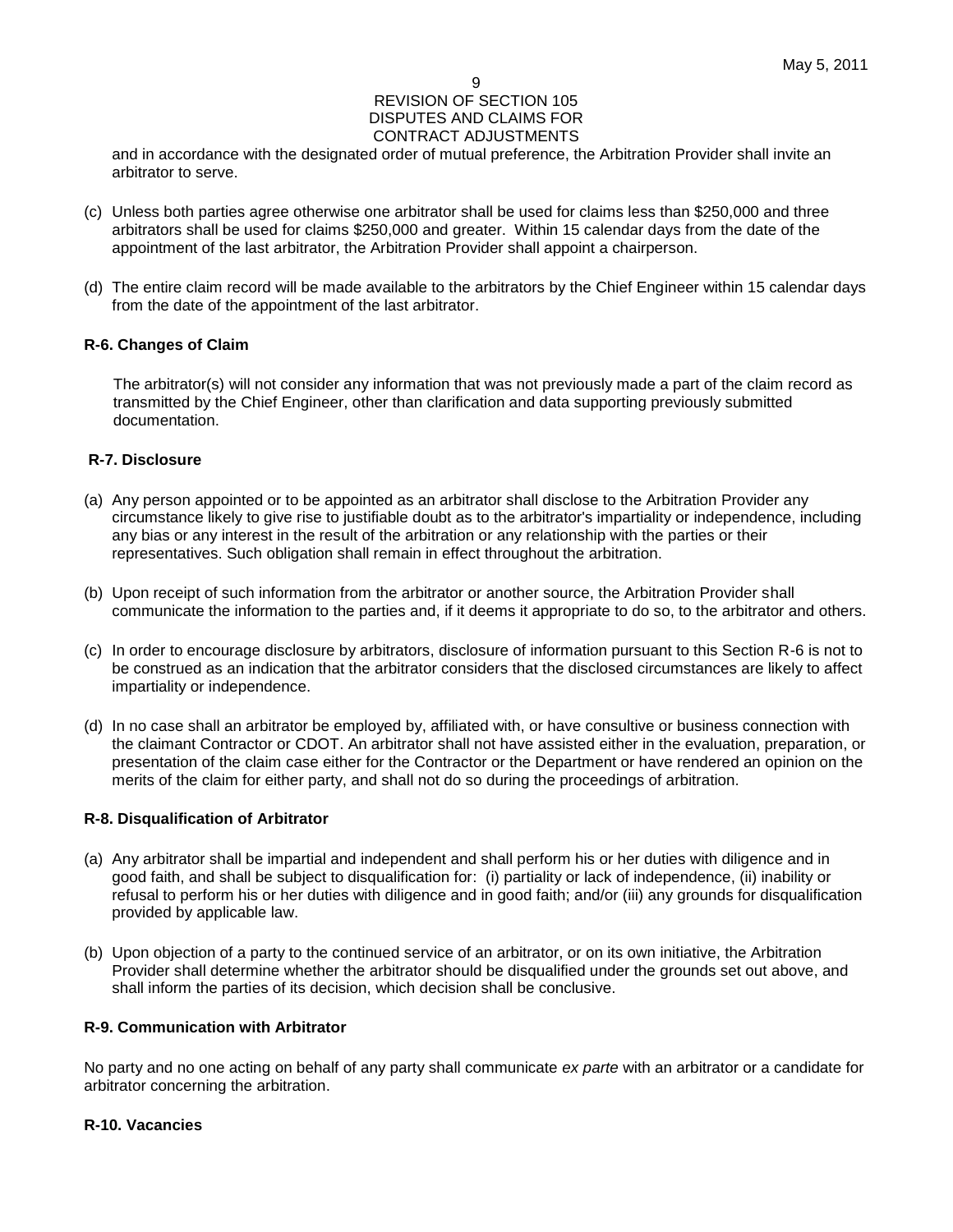- (a) If for any reason an arbitrator is unable to perform the duties of the office, the Arbitration Provider may, on proof satisfactory to it, declare the office vacant. Vacancies shall be filled in accordance with the applicable provisions of these rules.
- (b) In the event of a vacancy in a panel of neutral arbitrators after the hearings have commenced, the remaining arbitrator or arbitrators may continue with the hearing and determination of the controversy, unless the parties agree otherwise.
- (c) In the event of the appointment of a substitute arbitrator, the panel of arbitrators shall determine in its sole discretion whether it is necessary to repeat all or part of any prior hearings.

## **R-11. Jurisdiction**

- (a) The arbitrator shall have the power to rule on his or her own jurisdiction, including any objections with respect to the existence, scope or validity of the arbitration agreement.
- (b) The arbitrator shall have the power to determine the existence or validity of a contract of which an arbitration clause forms a part. Such an arbitration clause shall be treated as an agreement independent of the other terms of the contract. A decision by the arbitrator that the contract is null and void shall not for that reason alone render invalid the arbitration clause.
- (c) A party must object to the jurisdiction of the arbitrator or to the arbitrability of a claim or counterclaim no later than 15 days after the Arbitration Provider confirms its retention to the parties. The arbitrator may rule on such objections as a preliminary matter or as part of the final award.

## **R-12. Administrative Conference**

At the request of any party or upon the Arbitration Provider's own initiative, the Arbitration Provider may conduct an administrative conference, in person or by telephone, with the parties and/or their representatives. The conference may address such issues as arbitrator selection, potential exchange of information, a timetable for hearings and any other administrative matters.

## **R-13. Preliminary Hearing**

- (a) At the request of any party or at the discretion of the arbitrator or the Arbitration Provider, the arbitrator may schedule as soon as practicable a preliminary hearing with the parties and/or their representatives. The preliminary hearing may be conducted by telephone at the arbitrator's discretion.
- (b) During the preliminary hearing, the parties and the arbitrator should discuss the future conduct of the case, including clarification of the issues and claims, a schedule for the hearings and any other preliminary matters.

## **R-14. Exchange of Information**

- (a) At the request of any party or at the discretion of the arbitrator, consistent with the expedited nature of arbitration, the arbitrator may direct: (i) the production of documents and other information; (ii) short depositions, particularly with regard to experts; and/or (iii) the identification of any witnesses to be called.
- (b) At least five business days prior to the hearing, the parties shall exchange copies of all exhibits they intend to submit at the hearing.
- (c) The arbitrator is authorized to resolve any disputes concerning the exchange of information.
- (d) Additional discovery may be ordered by the arbitrator in extraordinary cases when the demands of justice require it.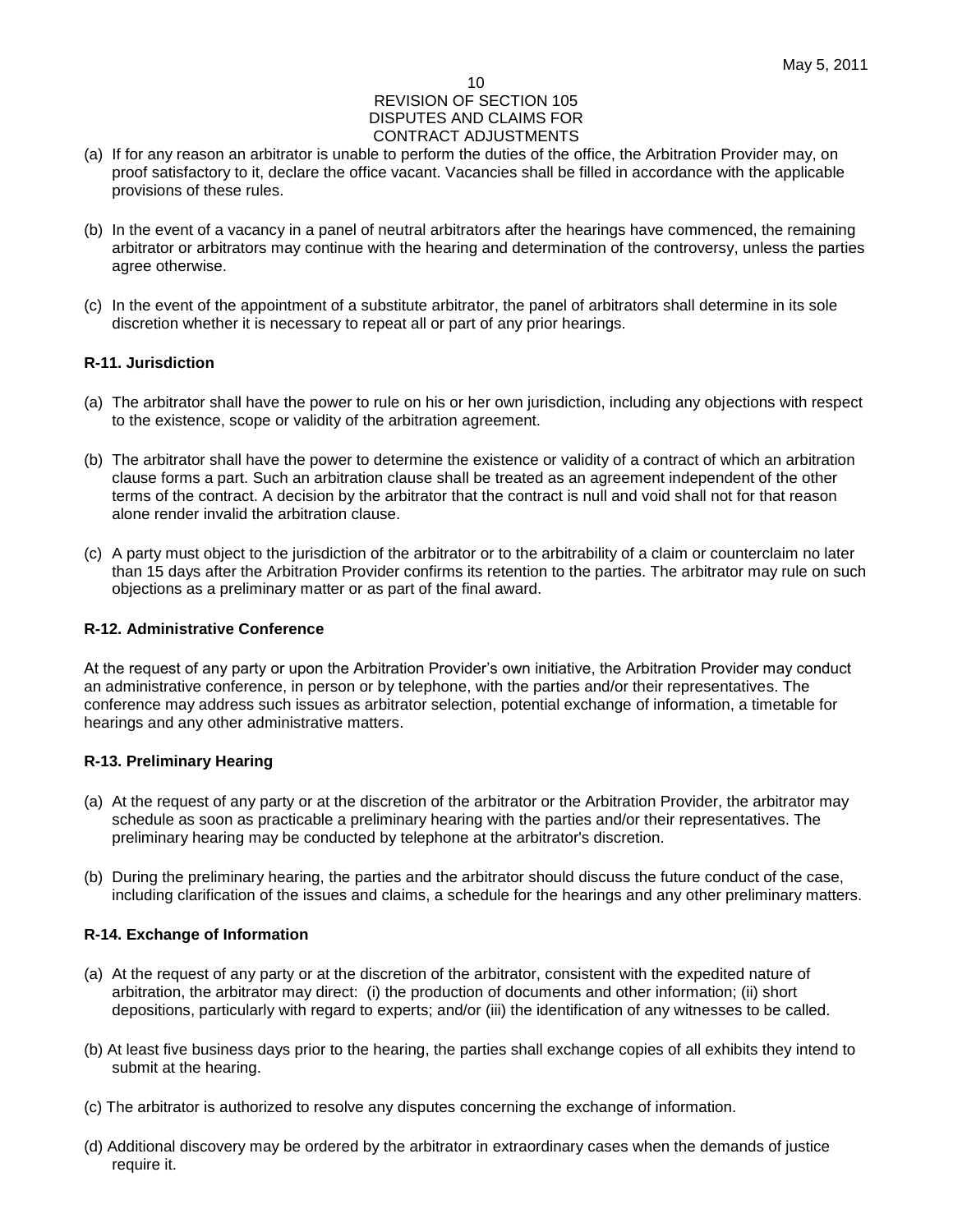#### **R-15. Date, Time, and Place of Hearing**

- (a) The arbitrator shall set the date, time, and place for each hearing and/or conference. The parties shall respond to requests for hearing dates in a timely manner, be cooperative in scheduling the earliest practicable date, and adhere to the established hearing schedule.
- (b) The parties may mutually agree on the locale where the arbitration is to be held. Absent such agreement, the arbitration shall be held in the City and County of Denver.
- (c) The Arbitration Provider shall send a notice of hearing to the parties at least ten calendar days in advance of the hearing date, unless otherwise agreed by the parties.

#### **R-16. Attendance at Hearings**

The arbitrator and the Arbitration Provider shall maintain the privacy of the hearings unless the law provides to the contrary. Any person having a direct interest in the arbitration is entitled to attend hearings. The arbitrator shall otherwise have the power to require the exclusion of any witness, other than a party or other essential person, during the testimony of any other witness. It shall be discretionary with the arbitrator to determine the propriety of the attendance of any person other than a party and its representative.

#### **R-17. Representation**

Any party may be represented by counsel or other authorized representative. A party intending to be so represented shall notify the other party and the Arbitration Provider of the name and address of the representative at least three calendar days prior to the date set for the hearing at which that person is first to appear.

#### **R-18. Oaths**

Before proceeding with the first hearing, each arbitrator may take an oath of office and, if required by law, shall do so. The arbitrator may require witnesses to testify under oath administered by any duly qualified person and, if it is required by law or requested by any party, shall do so.

#### **R-19. Stenographic Record**

Any party desiring a stenographic record shall make arrangements directly with a stenographer and shall notify the other parties of these arrangements at least three days in advance of the hearing. The requesting party or parties shall pay the cost of the record. If the transcript is agreed by the parties, or determined by the arbitrator to be the official record of the proceeding, it must be provided to the arbitrator and made available to the other parties for inspection, at a date, time, and place determined by the arbitrator.

#### **R-20. Interpreters**

Any party wishing an interpreter shall make all arrangements directly with the interpreter and shall assume the costs of the service.

#### **R-21. Postponements**

The arbitrator for good cause shown may postpone any hearing upon agreement of the parties, upon request of a party, or upon the arbitrator's own initiative.

#### **R-22. Arbitration in the Absence of a Party or Representative**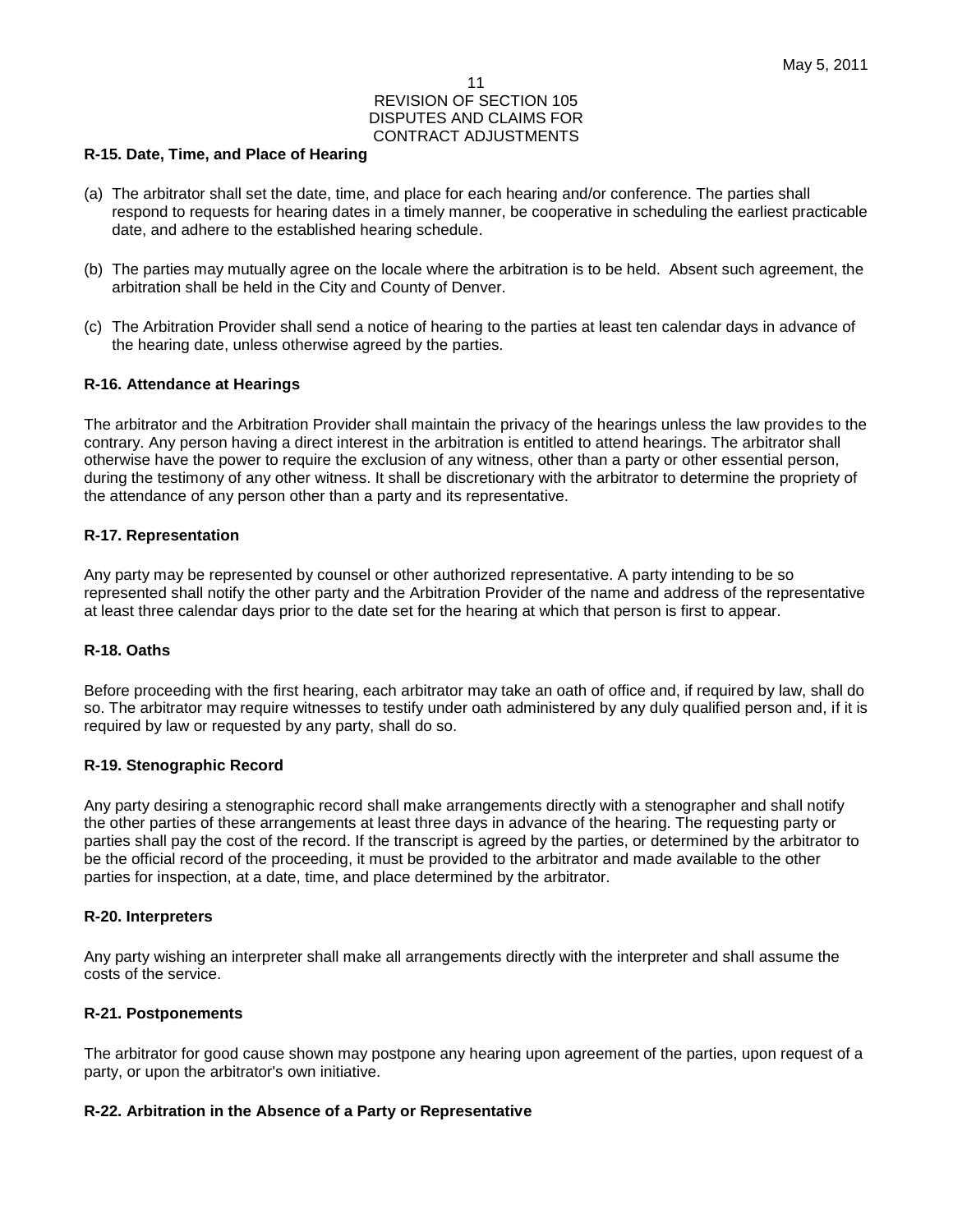Unless the law provides to the contrary, the arbitration may proceed in the absence of any party or representative who, after due notice, fails to be present or fails to obtain a postponement. An award shall not be made solely on the default of a party. The arbitrator shall require the party who is present to submit such evidence as the arbitrator may require for the making of an award.

## **R-23. Conduct of Proceedings**

- (a) The Contractor shall present evidence to support its claim. CDOT shall then present evidence supporting its defense. Witnesses for each party shall also submit to questions from the arbitrator and the adverse party. The arbitrator has the discretion to vary this procedure; provided that the parties are treated with equality and that each party has the right to be heard and is given a fair opportunity to present its case.
- (b) The arbitrator, exercising his or her discretion, shall conduct the proceedings with a view to expediting the resolution of the dispute and may direct the order of proof, bifurcate proceedings, and direct the parties to focus their presentations on issues the decision of which could dispose of all or part of the case. The arbitrator shall entertain motions, including motions that dispose of all or part of a claim or that may expedite the proceedings, and may also make preliminary rulings and enter interlocutory orders.
- (c) The parties may agree to waive oral hearings in any case.

## **R-24. Evidence**

- (a) The arbitrators shall consider all written information available in the claim record and all oral presentations in support of that record by the Contractor and CDOT. Conformity to legal rules of evidence shall not be necessary.
- (b) The arbitrators shall not consider any written documents or arguments which have not previously been made a part of the claim record, other than clarification and data supporting previously submitted documentation. The arbitrators shall not consider an increase in the amount of the claim, or any new claims.
- (c) The arbitrator shall determine the admissibility, relevance, and materiality of any evidence offered. The arbitrator may request offers of proof and may reject evidence deemed by the arbitrator to be cumulative, unreliable, unnecessary, or of slight value compared to the time and expense involved. All evidence shall be taken in the presence of all of the arbitrators and all of the parties, except where: (i) any of the parties is absent, in default, or has waived the right to be present, or (ii) the parties and the arbitrators agree otherwise.
- (d) The arbitrator shall take into account applicable principles of legal privilege, such as those involving the confidentiality of communications between a lawyer and client.
- (e) An arbitrator or other person authorized by law to subpoena witnesses or documents may do so upon the request of any party or independently.

## **R-25. Evidence by Affidavit and Post-hearing Filing of Documents or Other Evidence**

- (a) The arbitrator may receive and consider the evidence of witnesses by declaration or affidavit, but shall give it only such weight as the arbitrator deems it entitled to after consideration of any objection made to its admission.
- (b) If the parties agree or the arbitrator directs that documents or other evidence be submitted to the arbitrator after the hearing, the documents or other evidence, unless otherwise agreed by the parties and the arbitrator, shall be filed with the Arbitration Provider for transmission to the arbitrator. All parties shall be afforded an opportunity to examine and respond to such documents or other evidence.

#### **R-26. Inspection or Investigation**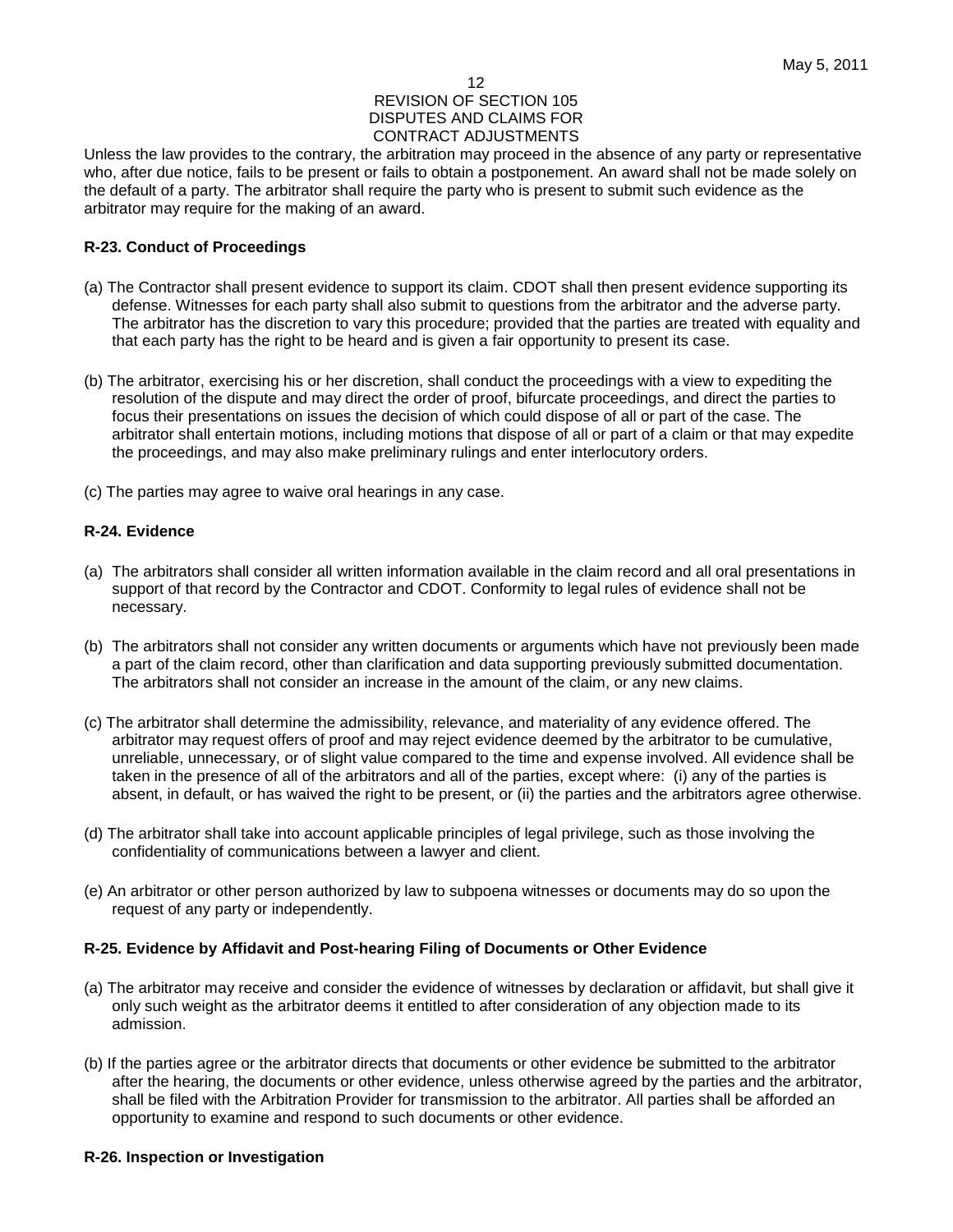An arbitrator finding it necessary to make an inspection or investigation in connection with the arbitration shall direct the Arbitration Provider to so advise the parties. The arbitrator shall set the date and time and the Arbitration Provider shall notify the parties. Any party who so desires may be present at such an inspection or investigation. In the event that one or all parties are not present at the inspection or investigation, the arbitrator shall make an oral or written report to the parties and afford them an opportunity to comment.

#### **R-27. Interim Measures**

- (a) The arbitrator may take whatever interim measures he or she deems necessary, including injunctive relief and measures for the protection or conservation of property and disposition of perishable goods.
- (b) A request for interim measures addressed by a party to a judicial authority shall not be deemed incompatible with the agreement to arbitrate or a waiver of the right to arbitrate.

## **R-28. Closing of Hearing**

When satisfied that the presentation of the parties is complete, the arbitrator shall declare the hearing closed.

If documents or responses are to be filed as provided in Section R-24, or if briefs are to be filed, the hearing shall be declared closed as of the final date set by the arbitrator for the receipt of documents, responses, or briefs. The time limit within which the arbitrator is required to make the award shall commence to run, in the absence of other agreements by the parties and the arbitrator, upon the closing of the hearing.

#### **R-29. Reopening of Hearing**

The hearing may be reopened on the arbitrator's initiative, or by direction of the arbitrator upon application of a party, at any time before the award is made. If reopening the hearing would prevent the making of the award within the specific time agreed to by the parties in the arbitration agreement, the matter may not be reopened unless the parties agree to an extension of time. When no specific date is fixed by agreement of the parties, the arbitrator shall have 15 calendar days from the closing of the reopened hearing within which to make an award.

#### **R-30. Waiver of Rules**

Any party who proceeds with the arbitration after knowledge that any provision or requirement of these rules has not been complied with and who fails to state an objection in writing shall be deemed to have waived the right to object.

#### **R-31. Extensions of Time**

The parties may modify any period of time by mutual agreement. The Arbitration Provider or the arbitrator may for good cause extend any period of time established by these rules, except the time for making the award. The Arbitration Provider shall notify the parties of any extension.

#### **R-32. Serving of Notice**

- (a) Any papers, notices, or process necessary or proper for the initiation or continuation of an arbitration under these rules; for any court action in connection therewith, or for the entry of judgment on any award made under these rules, may be served on a party by mail addressed to the party or its representative at the last known address or by personal service, in or outside the state where the arbitration is to be held, provided that reasonable opportunity to be heard with regard thereto has been granted to the party.
- (b) The Arbitration Provider, the arbitrator and the parties may also use overnight delivery, electronic facsimile transmission (fax), or electronic mail (email) to give the notices required by these rules.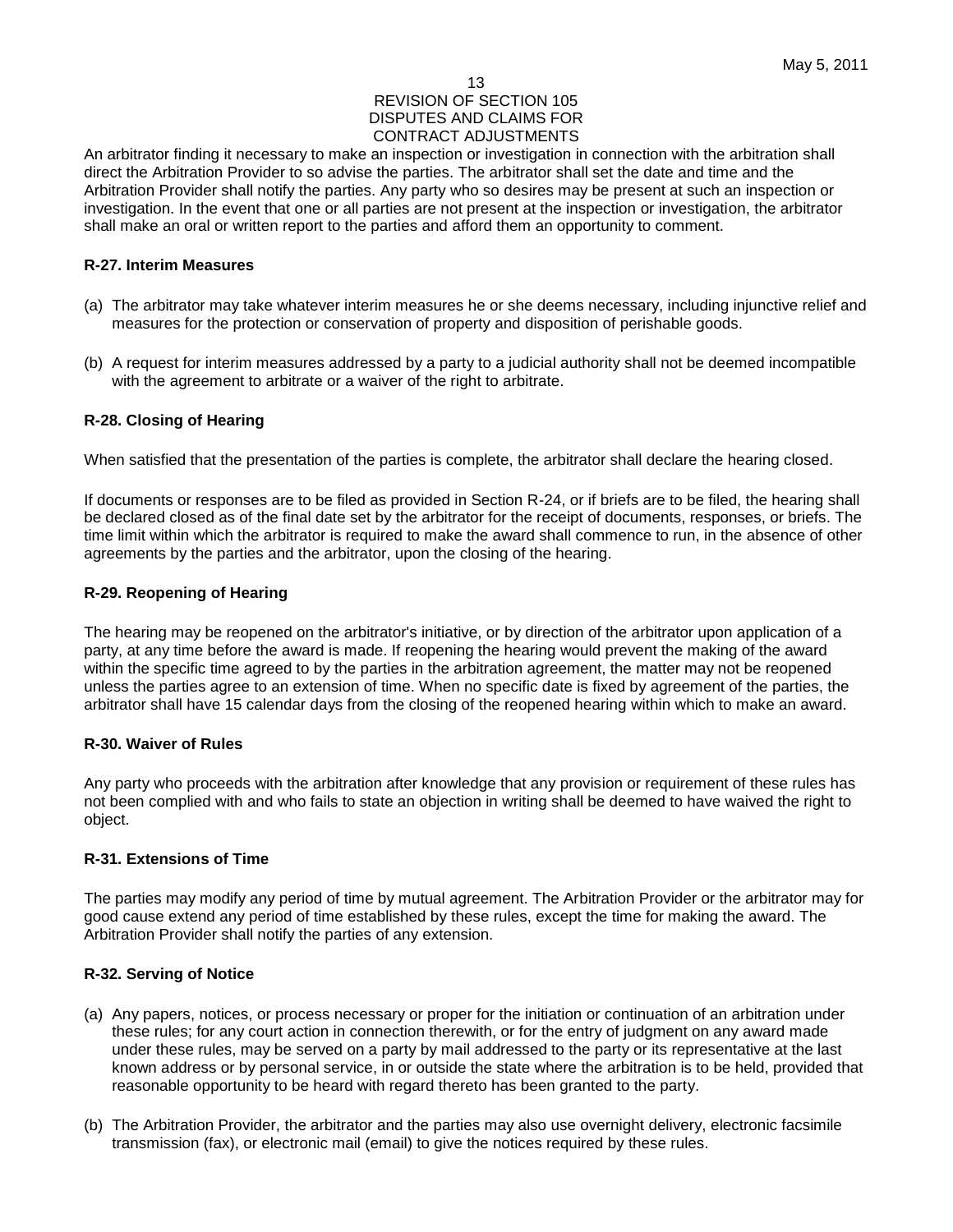(c) Unless otherwise instructed by the Arbitration Provider or by the arbitrator, any documents submitted by any party to the Arbitration Provider or to the arbitrator shall simultaneously be provided to the other party or parties to the arbitration.

## **R-33. Majority Decision**

When the panel consists of more than one arbitrator, unless required by law or by the arbitration agreement, a majority of the arbitrators must make all decisions.

## **R-34. Time of Award**

The award shall be made promptly by the arbitrator and, unless otherwise agreed by the parties or specified by law, no later than 30 calendar days from the date of closing the hearing, or, if oral hearings have been waived, from the date of the Arbitration Provider's transmittal of the final statements and proofs to the arbitrator.

## **R-35. Form of Award**

After complete review of the facts associated with the claim, the arbitrators shall render a written explanation of their decision. When three arbitrators are used, and only two arbitrators agree then the award shall be signed by the two arbitrators. The arbitrator's decision shall include:

- (a) A summary of the issues and factual evidence presented by the Contractor and the Department concerning the claim;
- (b) Decisions concerning the validity of the claim;
- (c) Decisions concerning the value of the claim as to cost impacts if the claim is determined to be valid;
- (d) The contractual and factual bases supporting the decisions made including an explanation as to why each and every position was accepted or rejected;
- (e) Detailed and supportable calculations which support any decisions.

## **R-36. Scope of Award**

- (a) The arbitrator may grant any remedy or relief that the arbitrator deems just and equitable and within the scope of the agreement of the parties, including, but not limited to, equitable relief and specific performance of a contract.
- (b) In addition to the final award, the arbitrator may make other decisions, including interim, interlocutory, or partial rulings, orders, and awards. (c) The award of the arbitrator may include interest at the statutory rate and from such date as the arbitrator may deem appropriate.

## **R-37. Delivery of Award to Parties**

Parties shall accept as notice and delivery of the award the placing of the award or a true copy thereof in the mail addressed to the parties or their representatives at the last known address, personal or electronic service of the award, or the filing of the award in any other manner that is permitted by law.

#### **R-38. Modification of Award**

Within 10 calendar days after the transmittal of an award, the arbitrator on his or her initiative, or any party, upon notice to the other parties, may request that the arbitrator correct any clerical, typographical, technical or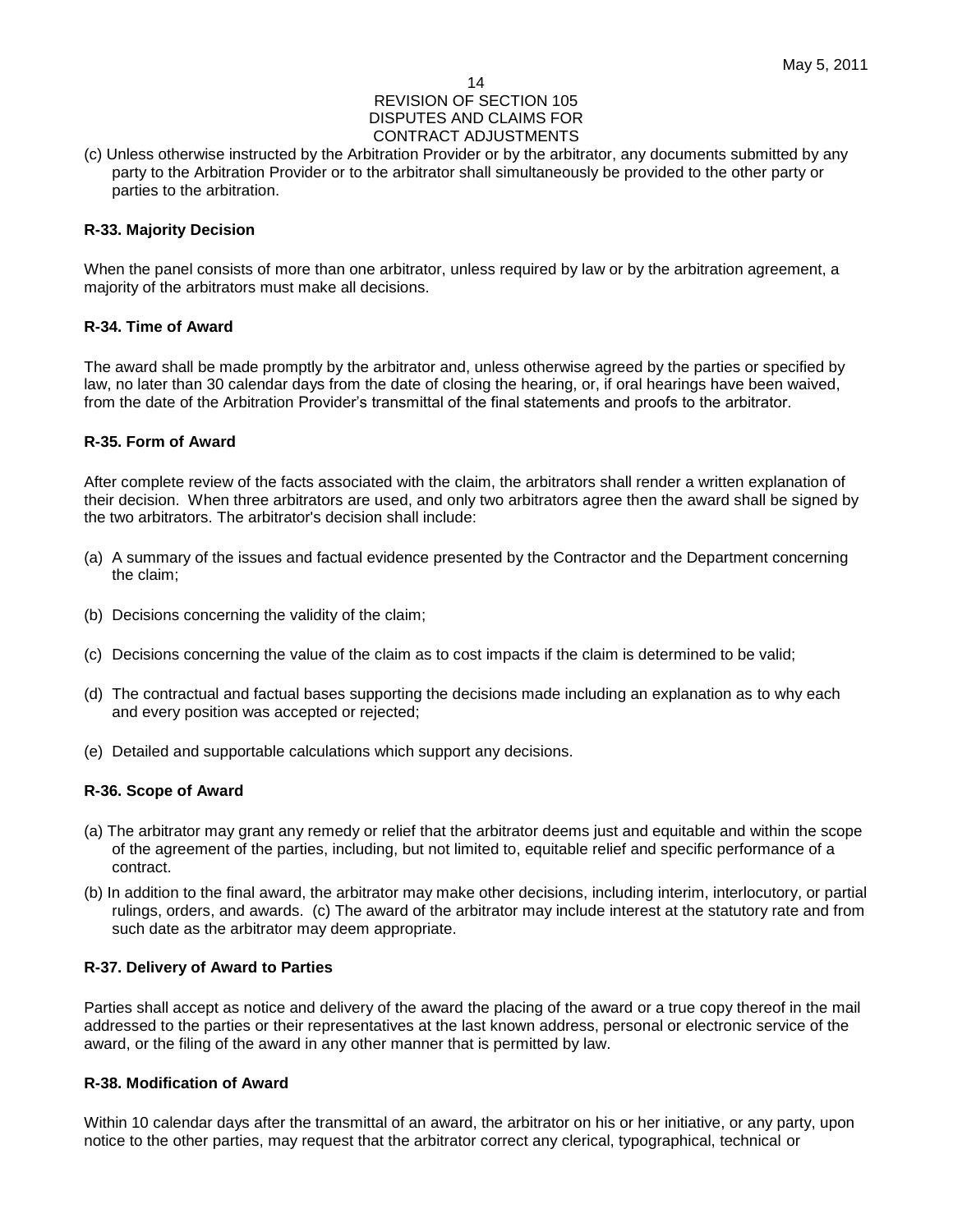#### 15

#### REVISION OF SECTION 105 DISPUTES AND CLAIMS FOR CONTRACT ADJUSTMENTS

computational errors in the award. The arbitrator is not empowered to redetermine the merits of any claim already decided.

If the modification request is made by a party, the other parties shall be given 10 calendar days to respond to the request. The arbitrator shall dispose of the request within 25 calendar days after transmittal by the Arbitration Provider to the arbitrator of the request.

If applicable law provides a different procedural time frame, that procedure shall be followed.

## **R-39. Appeal of Award**

Appeal of the arbitrators' decision concerning the merit of the claim is governed by the Colorado Uniform Arbitration Act, C.R.S. §§ 13-22-202 to -230. Either party may appeal the arbitrator's decision on the value of the claim to the Colorado State District Court in and for the City and County of Denver for trial de novo.

## **R-40. Release of Documents for Judicial Proceedings**

The Arbitration Provider shall, upon the written request of a party, furnish to the party, at its expense, certified copies of any papers in the Arbitration Provider's possession that may be required in judicial proceedings relating to the arbitration.

## **R-41. Applications to Court and Exclusion of Liability**

- (a) No judicial proceeding by a party relating to the subject matter of the arbitration shall be deemed a waiver of the party's right to arbitrate.
- (b) Neither the Arbitration Provider nor any arbitrator in a proceeding under these rules is a necessary or proper party in judicial proceedings relating to the arbitration.
- (c) Parties to these rules shall be deemed to have consented that judgment upon the arbitration award may be entered in any federal or state court having jurisdiction thereof.
- (d) Parties to an arbitration under these rules shall be deemed to have consented that neither the Arbitration Provider nor any arbitrator shall be liable to any party in any action for damages or injunctive relief for any act or omission in connection with any arbitration under these rules.

#### **R-42. Administrative Fees**

The Arbitration Provider shall prescribe filing and other administrative fees and service charges to compensate it for the cost of providing administrative services. The fees in effect when the fee or charge is incurred shall be applicable. Such fees and charges shall be borne equally by the parties.

The Arbitration Provider may, in the event of extreme hardship on the part of any party, defer or reduce the administrative fees.

## **R-43. Expenses**

The expenses of witnesses for either side shall be paid by the party producing such witnesses. All other expenses of the arbitration, including required travel and other expenses of the arbitrator, Arbitration Provider representatives, and any witness and the cost of any proof produced at the direct request of the arbitrator, shall be borne equally by the parties.

## **R-44. Neutral Arbitrator's Compensation**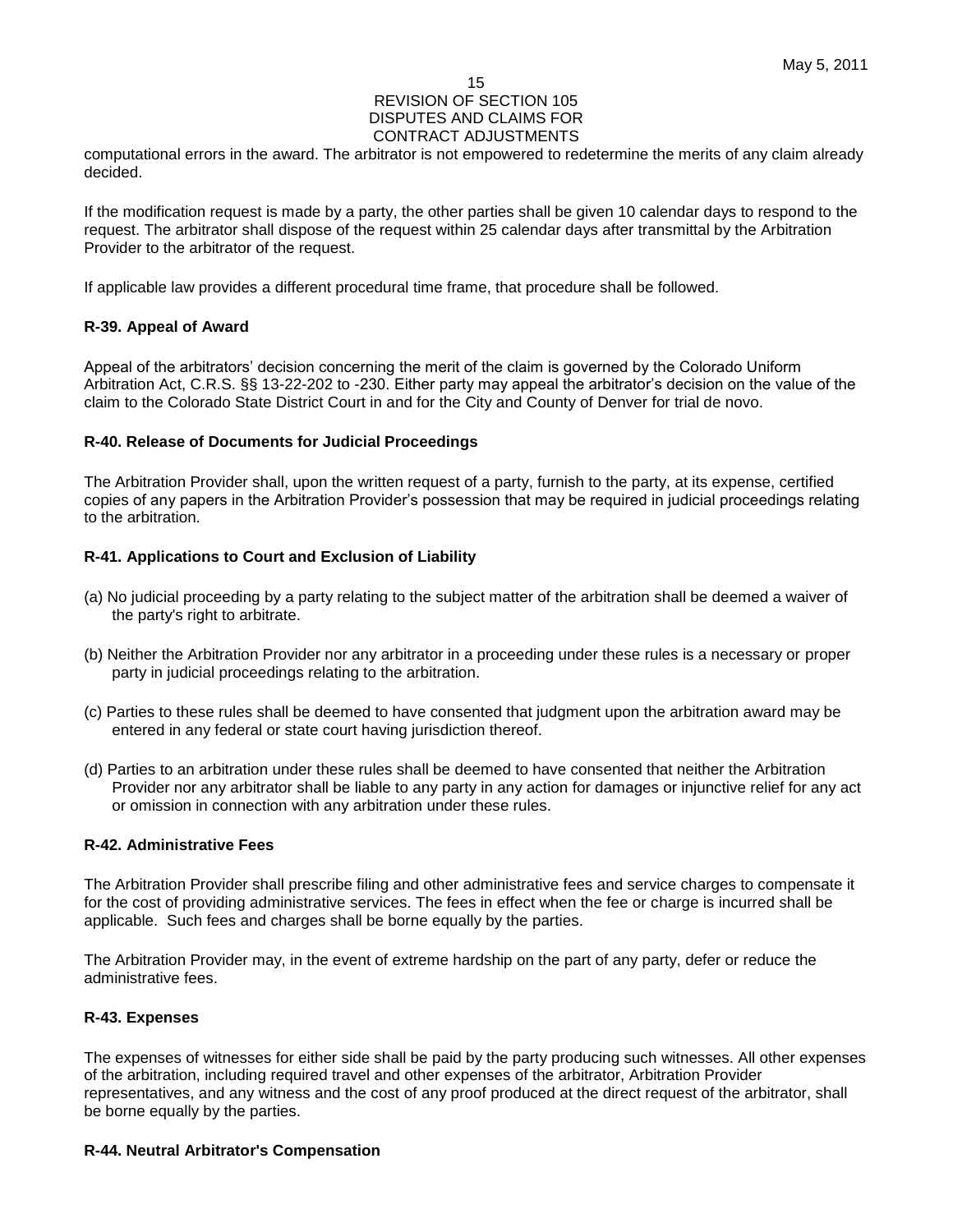16

#### REVISION OF SECTION 105 DISPUTES AND CLAIMS FOR CONTRACT ADJUSTMENTS

Arbitrators shall be compensated a rate consistent with the arbitrator's stated rate of compensation.

If there is disagreement concerning the terms of compensation, an appropriate rate shall be established with the arbitrator by the Arbitration Provider and confirmed to the parties.

Such compensation shall be borne equally by the parties.

## **R-45. Deposits**

The Arbitration Provider may require the parties to deposit in advance of any hearings such sums of money as it deems necessary to cover the expense of the arbitration, including the arbitrator's fee, if any, and shall render an accounting to the parties and return any unexpended balance at the conclusion of the case.

## **R-46. Interpretation and Application of Rules**

The arbitrator shall interpret and apply these rules insofar as they relate to the arbitrator's powers and duties by a majority vote. If that is not possible, either an arbitrator or a party may refer the question to the Arbitration Provider for final decision. All other rules shall be interpreted and applied by the Arbitration Provider.

## **R-45. Suspension for Nonpayment**

If arbitrator compensation or administrative charges have not been paid in full, the Arbitration Provider may so inform the parties in order that the parties may advance the required payment. If such payments are not made, the arbitrator may order the suspension or termination of the proceedings. If no arbitrator has yet been appointed, the Arbitration Provider may suspend the proceedings.

## **FAST TRACK PROCEDURES**

#### **F-1. Limitations on Extensions**

In the absence of extraordinary circumstances, the Arbitration Provider or the arbitrator may grant a party no more than one seven-day extension of the time in which to respond to the demand for arbitration or counterclaim as provided in Section R-3.

## **F-2. Changes of Claim**

The arbitrator will not consider any information that was not previously made a part of the claim record as transmitted by the Chief Engineer, other than clarification and data supporting previously submitted documentation

#### **F-3. Serving of Notice**

In addition to notice provided above, the parties shall also accept notice by telephone. Telephonic notices by the Arbitration Provider shall subsequently be confirmed in writing to the parties. Should there be a failure to confirm in writing any such oral notice, the proceeding shall nevertheless be valid if notice has, in fact, been given by telephone.

#### **F-4. Appointment and Qualification of Arbitrator**

Immediately after the retention of the Arbitration Provider, the Arbitration Provider will simultaneously submit to each party a listing and biographical information from its panel of arbitrators knowledgeable in construction who are available for service in Fast Track cases. The parties are encouraged to agree to an arbitrator from this list, and to advise the Arbitration Provider of their agreement, or any factual objections to any of the listed arbitrators,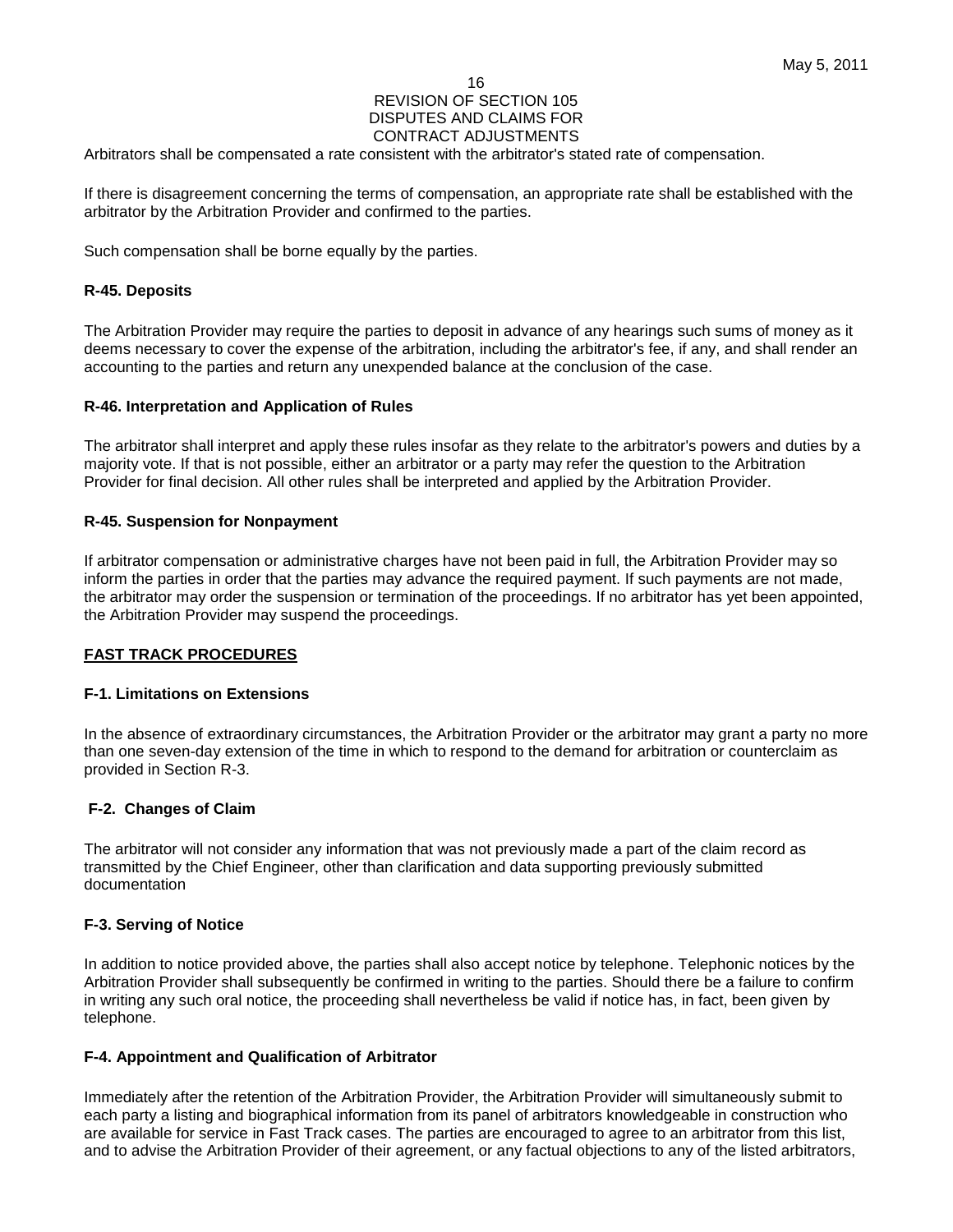within 7 calendar days of the transmission of the list. The Arbitration Provider will appoint the agreed-upon arbitrator, or in the event the parties cannot agree on an arbitrator, will designate the arbitrator from among those names not stricken for factual objections.

The parties will be given notice by the Arbitration Provider of the appointment of the arbitrator, who shall be subject to disqualification for the reasons specified above. Within the time period established by the Arbitration Provider, the parties shall notify the Arbitration Provider of any objection to the arbitrator appointed. Any objection by a party to the arbitrator shall be for cause and shall be confirmed in writing to the Arbitration Provider with a copy to the other party or parties.

## **F-5. Preliminary Telephone Conference**

Unless otherwise agreed by the parties and the arbitrator, as promptly as practicable after the appointment of the arbitrator, a preliminary telephone conference shall be held among the parties or their attorneys or representatives, and the arbitrator.

## **F-6. Exchange of Exhibits**

At least 2 business days prior to the hearing, the parties shall exchange copies of all exhibits they intend to submit at the hearing. The arbitrator is authorized to resolve any disputes concerning the exchange of exhibits.

## **F-7. Discovery**

There shall be no discovery, except as provided in Section F-4 or as ordered by the arbitrator in extraordinary cases when the demands of justice require it.

## **F-8. Date, Time, and Place of Hearing**

The arbitrator shall set the date and time, and place of the hearing, to be scheduled to take place within 30 calendar days of confirmation of the arbitrator's appointment. The Arbitration Provider will notify the parties in advance of the hearing date. All hearings shall be held within the City and County of Denver.

## **F-9. The Hearing**

- (a) Generally, the hearing shall not exceed 1 day. Each party shall have equal opportunity to submit its proofs and complete its case. The arbitrator shall determine the order of the hearing, and may require further submission of documents within two business days after the hearing. For good cause shown, the arbitrator may schedule 1 additional hearing day within 7 business days after the initial day of hearing.
- (b) Generally, there will be no stenographic record. Any party desiring a stenographic record may arrange for one pursuant to the provisions above.

## **F-10. Time of Award**

Unless otherwise agreed by the parties, the award shall be rendered not later than 14 calendar days from the date of the closing of the hearing or, if oral hearings have been waived, from the date of the Arbitration Provider's transmittal of the final statements and proofs to the arbitrator.

## **F-11. Time Standards**

The arbitration shall be completed by settlement or award within 60 calendar days of confirmation of the arbitrator's appointment, unless all parties and the arbitrator agree otherwise or the arbitrator extends this time in extraordinary cases when the demands of justice require it.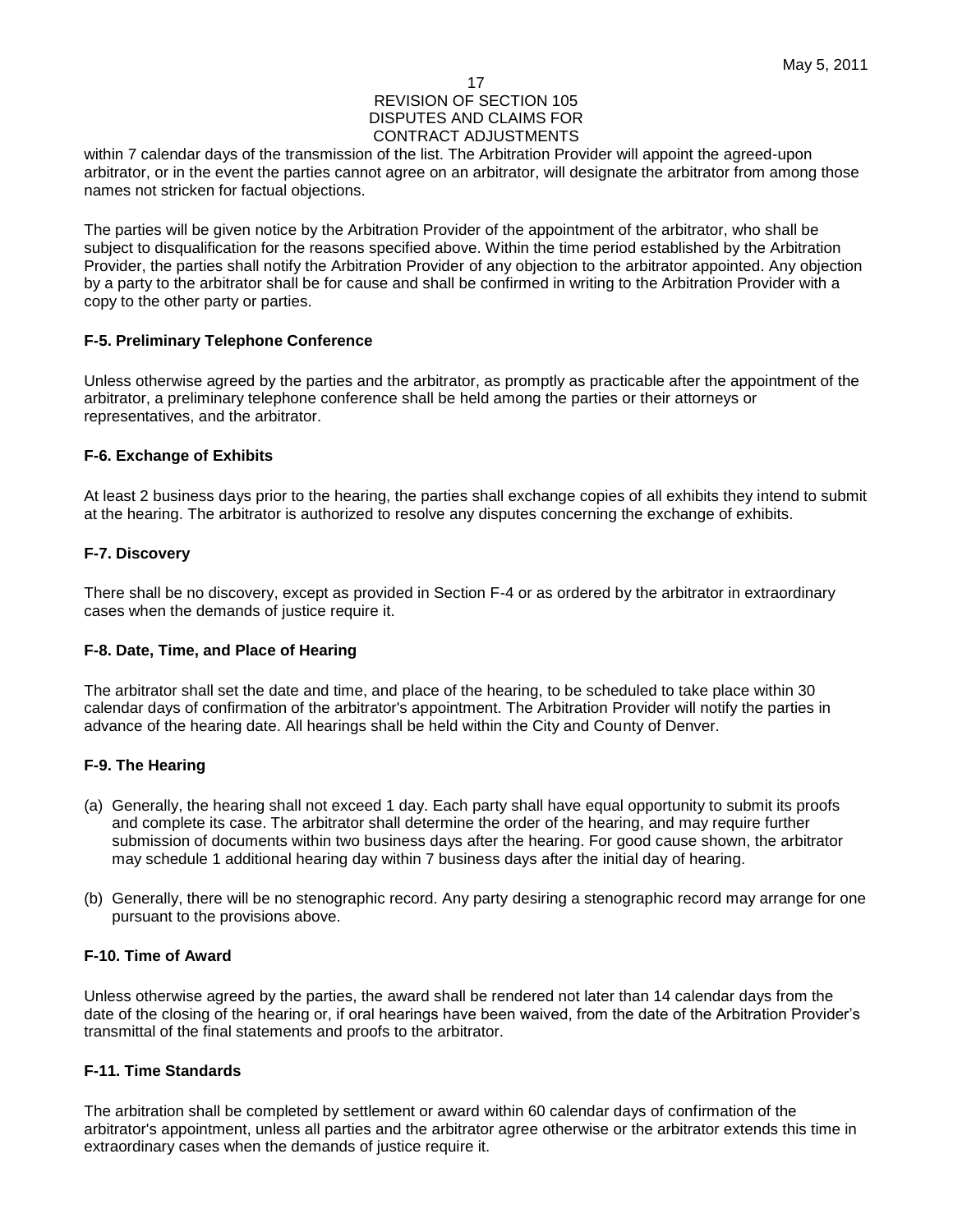## **F-12. Arbitrator's Compensation**

Arbitrators will receive compensation at a rate to be suggested by the Arbitration Provider regional office.

## **PROCEDURES FOR LARGE, COMPLEX CONSTRUCTION DISPUTES**

## **L-1. Large, Complex Construction Disputes**

The procedures for large, complex construction disputes shall apply to any claim with a value exceeding \$500,000 or as agreed to by the parties.

## **L-2. Administrative Conference**

Prior to the dissemination of a list of potential arbitrators, the Arbitration Provider shall, unless the parties agree otherwise, conduct an administrative conference with the parties and/or their attorneys or other representatives by conference call. The conference call will take place within 14 days after the retention of the Arbitration Provider. In the event the parties are unable to agree on a mutually acceptable time for the conference, the Arbitration Provider may contact the parties individually to discuss the issues contemplated herein. Such administrative conference shall be conducted for the following purposes and for such additional purposed as the parties or the Arbitration Provider may deem appropriate:

- (a) To obtain additional information about the nature and magnitude of the dispute and the anticipated length of hearing and scheduling;
- (b) To discuss the views of the parties about the technical and other qualifications of the arbitrators;
- (c) To obtain conflicts statements from the parties; and
- (d) To consider, with the parties, whether mediation or other non-adjudicative methods of dispute resolution might be appropriate.

#### **L-3. Arbitrators**

- (a) Large, Complex Construction Cases shall be heard and determined by three arbitrators.
- (b) The Arbitration Provider shall appoint arbitrator(s) in the manner provided in the Regular Construction Industry Arbitration Rules.

#### **L-4. Preliminary Hearing**

As promptly as practicable after the selection of the arbitrator(s), a preliminary hearing shall be held among the parties and/or their attorneys or other representatives and the arbitrator(s). Unless the parties agree otherwise, the preliminary hearing will be conducted by telephone conference call rather than in person.

At the preliminary hearing the matters to be considered shall include, without limitation:

- (a) Service of a detailed statement of claims, damages and defenses, a statement of the issues asserted by each party and positions with respect thereto, and any legal authorities the parties may wish to bring to the attention of the arbitrator(s);
- (b) Stipulations to uncontested facts;
- (c) The extent to which discovery shall be conducted;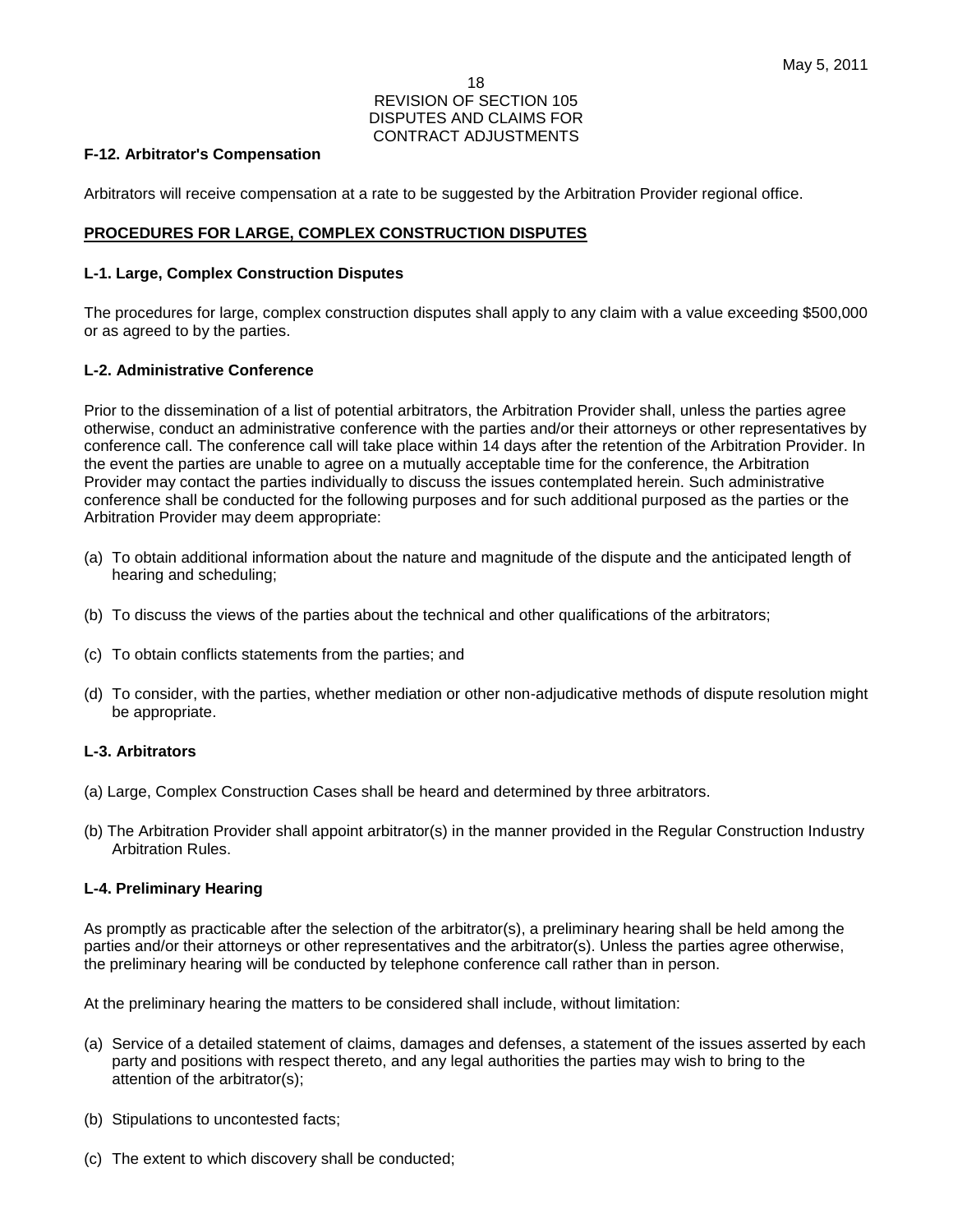#### 19

#### REVISION OF SECTION 105 DISPUTES AND CLAIMS FOR CONTRACT ADJUSTMENTS

- (d) Exchange and premarking of those documents which each party believes may be offered at the hearing;
- (e) The identification and availability of witnesses, including experts, and such matters with respect to witnesses including their biographies and expected testimony as may be appropriate;
- (f) Whether, and the extent to which, any sworn statements and/or depositions may be introduced;
- (g) The extent to which hearings will proceed on consecutive days;
- (h) Whether a stenographic or other official record of the proceedings shall be maintained;
- (i) The possibility of utilizing mediation or other non-adjudicative methods of dispute resolution; and
- (j) The procedure for the issuance of subpoenas.

By agreement of the parties and/or order of the arbitrator(s), the pre-hearing activities and the hearing procedures that will govern the arbitration will be memorialized in a Scheduling and Procedure Order.

## **L-5. Management of Proceedings**

- (a) Arbitrator(s) shall take such steps as they may deem necessary or desirable to avoid delay and to achieve a just, speedy and cost-effective resolution of Large, Complex Construction Cases.
- (b) Parties shall cooperate in the exchange of documents, exhibits and information within such party's control if the arbitrator(s) consider such production to be consistent with the goal of achieving a just, speedy and cost effective resolution of a Large, Complex Construction Case.
- (c) The parties may conduct such discovery as may be agreed to by all the parties provided, however, that the arbitrator(s) may place such limitations on the conduct of such discovery as the arbitrator(s) shall deem appropriate. If the parties cannot agree on production of document and other information, the arbitrator(s), consistent with the expedited nature of arbitration, may establish the extent of the discovery.
- (d) At the discretion of the arbitrator(s), upon good cause shown and consistent with the expedited nature of arbitration, the arbitrator(s) may order depositions of, or the propounding of interrogatories to such persons who may possess information determined by the arbitrator(s) to be necessary to a determination of the matter.
- (e) The parties shall exchange copies of all exhibits they intend to submit at the hearing 10 business days prior to the hearing unless the arbitrator(s) determine otherwise.
- (f) The exchange of information pursuant to this rule, as agreed by the parties and/or directed by the arbitrator(s), shall be included within the Scheduling and Procedure Order.
- (g) The arbitrator is authorized to resolve any disputes concerning the exchange of information.
- (h) Generally hearings will be scheduled on consecutive days or in blocks of consecutive days in order to maximize efficiency and minimize costs.

Subsection 105.24 shall include the following:

The following flow chart provides a summary of the disputes and claims process described in subsections 105.22, 105.23, and 105.24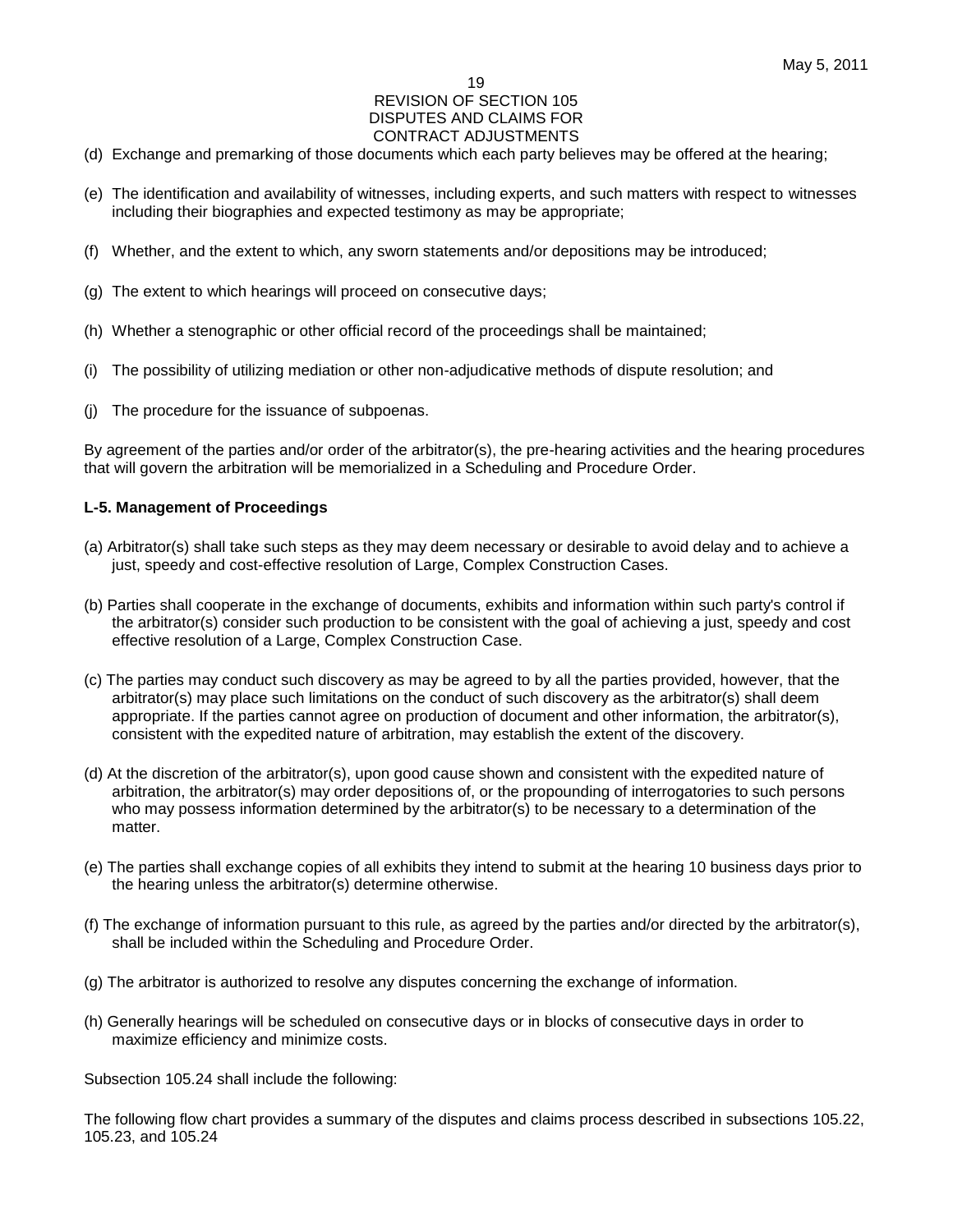## **Figure 105-1 DISPUTES AND CLAIMS FLOW CHART**